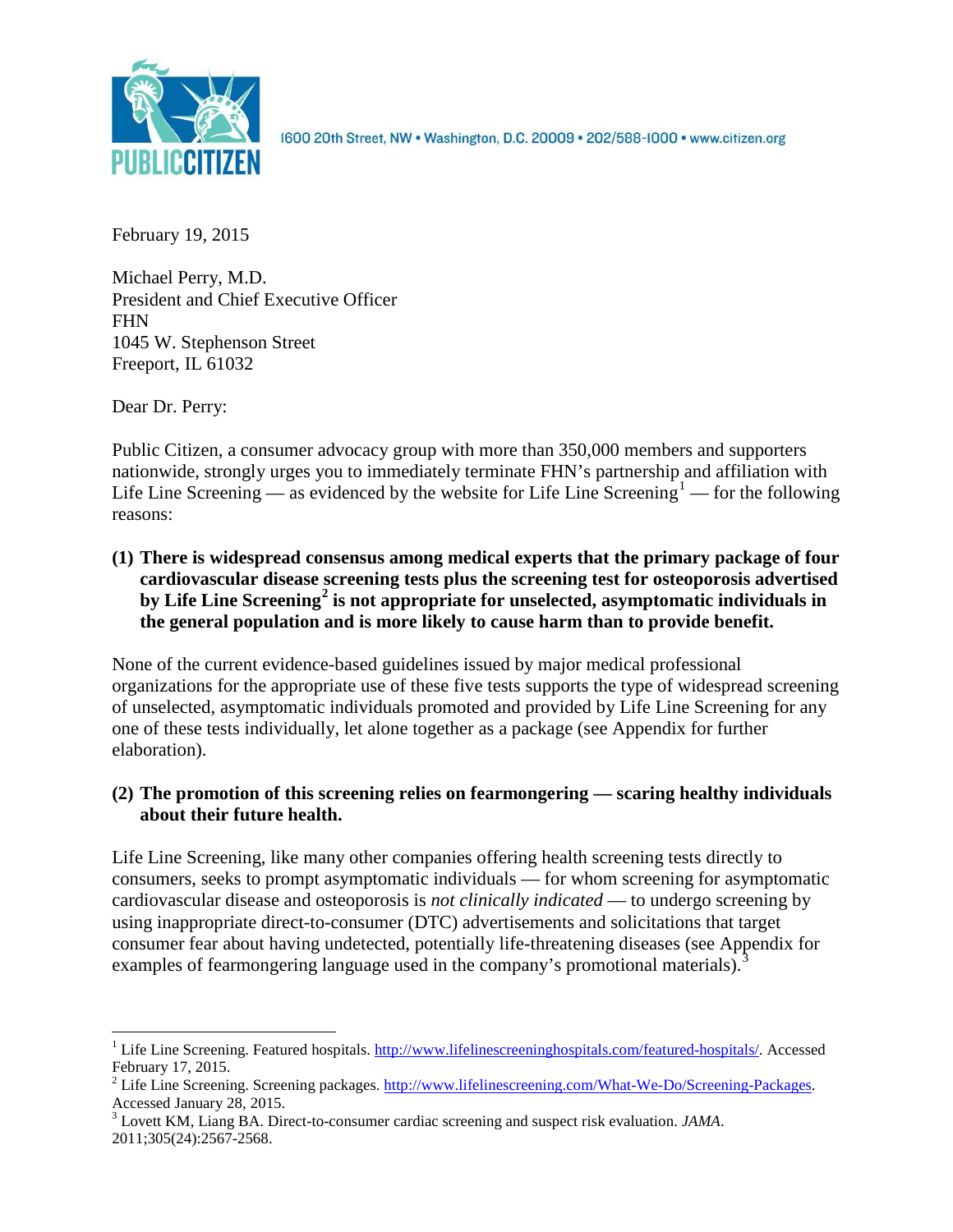## **(3) For many people, false-positive test results from this screening can lead to unfounded anxiety and additional unnecessary, risky, and costly diagnostic procedures and treatment interventions.**[4](#page-1-0),[5](#page-1-1)

Because this screening is performed broadly on *unselected, predominantly asymptomatic populations* (i.e., those not at significant risk), many people will have false**-**positive test results. False-positive results can cause unfounded anxiety and lead to additional diagnostic procedures and treatments, exposing screened individuals to additional risk of physical harm without providing offsetting benefits.

In addition to physical and psychological harms, false-positive results from medically inappropriate screening tests also cause financial harms to the people screened and to others. Unnecessary costs are borne *directly* by the screened patients/consumers for the initial screening and for some of the unnecessary follow-up testing and treatment interventions. Additionally, *indirect* cost to the broader insured population results from insurance companies passing on the costs of superfluous follow-up testing and treatment via increased premiums.

## **(4) Screening unselected, asymptomatic people will lead to** *overdiagnosis***, which occurs when individuals are diagnosed with conditions that will never cause symptoms or death.**

Some individuals undergoing inappropriate screening will have certain true-positive abnormal results, leading to the diagnosis of conditions that will never cause symptoms or death, a problem known as overdiagnosis.<sup>[6](#page-1-2)</sup> As with false-positive test results, overdiagnosis leads to unnecessary anxiety and unnecessary medical interventions. For example, imaging tests, such as the ultrasound cardiovascular disease screening tests offered by Life Line Screening, can detect abnormalities that for many people are minor and not destined to ever progress enough to cause symptoms or death; these people cannot benefit from treatment. In fact, they can only be harmed. When healthy people are systematically encouraged to get screened, overdiagnosis and the problems caused by it are made worse.<sup>[7](#page-1-3)</sup>

# **(5) The promotion and provision of this screening is** *unethical***.**

First, it is exploitative for Life Line Screening to profit from the promotion of medically nonbeneficial testing through the use of misleading advertisements and solicitations that play on people's fear. Second, this screening violates the ethical principles of beneficence (the duty to promote good and act in the best interest of the patient and the health of society) and nonmaleficence (the duty to do no harm to patients).<sup>[8](#page-1-4),[9](#page-1-5)</sup> Finally, direct-to-consumer promotional

<span id="page-1-4"></span>2012;157(10):747-748.

<span id="page-1-5"></span><span id="page-1-0"></span><sup>4</sup> Lovett KM, Liang BA. Direct-to-consumer cardiac screening and suspect risk evaluation. *JAMA*.

<span id="page-1-1"></span><sup>2011;305(24):2567-2568.</sup> <sup>5</sup> Perry S. Buyer beware on 'direct-to-consumer' health screenings. March 21, 2012. *MinnPost.*  [http://www.minnpost.com/second-opinion/2012/03/buyer-beware-direct-consumer-health-screenings.](http://www.minnpost.com/second-opinion/2012/03/buyer-beware-direct-consumer-health-screenings) Accessed January 14, 2015.

<span id="page-1-2"></span><sup>6</sup> Welch HG, Schwartz LM, Woloshin S. *Overdiagnosed: Making People Sick in the Pursuit of Health*. 1st ed. Boston, MA: Beacon Press; 2011: at *xiv*.<br><sup>7</sup> *Ibid*. Page 44.<br><sup>8</sup> Wallace EA, Schumann JH, Weinberger SE. Ethics of commercial screening tests. *Ann Intern Med*.

<span id="page-1-3"></span>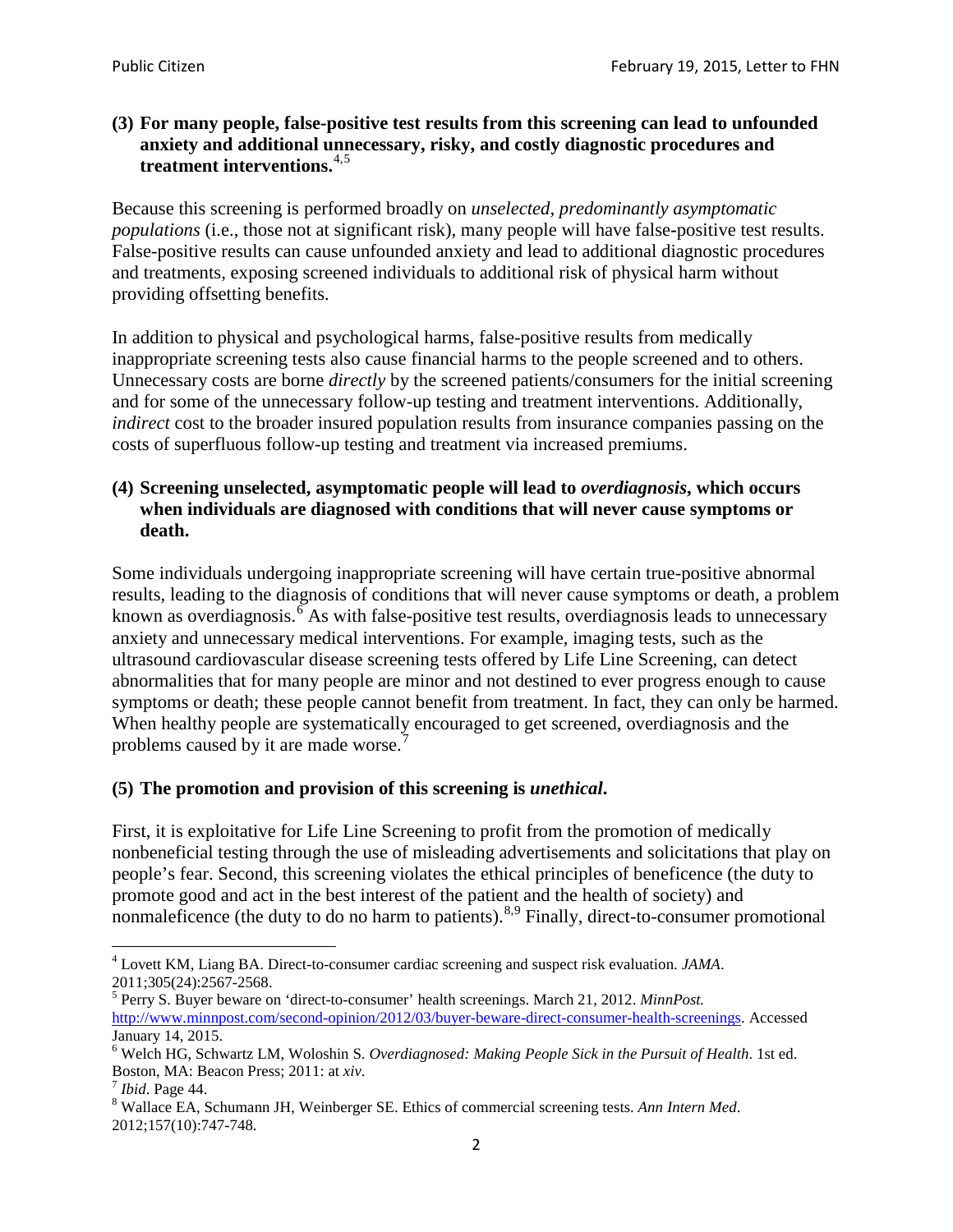materials for screening tests that fail to disclose published guidelines on recommended indications for these tests, as well as the risks of harm, violate the ethical principle of respect for persons and patient autonomy (the duty to protect and foster a patient's free, uncoerced choices). $\frac{10,11}{10,11}$  $\frac{10,11}{10,11}$  $\frac{10,11}{10,11}$  $\frac{10,11}{10,11}$ 

For these reasons, your institution's partnership with Life Line Screening does a great disservice to the community that you serve and adversely impacts public health more broadly. It is therefore imperative that your institution sever its relationship with Life Line Screening and refrain from endorsing the company's heavily promoted, nonselective, community**-**wide cardiovascular disease and osteoporosis screening programs.

Of note, many institutions like yours responded positively to similar requests from Public Citizen. In particular, on June 19, 2014, we wrote letters to 20 hospitals and medical institutions that had partnered with HealthFair, another company that inappropriately promotes similar direct-to-consumer cardiovascular disease screening tests, urging them to immediately sever their relationship with the company. [12](#page-2-2) Fifteen of the 20 institutions have informed either us or representatives of the news media that they have terminated or will be terminating their relationships with HealthFair. Public Citizen applauded these actions.

On August 11, 2014, the *Journal of the American Medical Association* published a Viewpoint article critical of hospital relationships with DTC disease screening companies.<sup>13</sup> The article co-authored by Erik Wallace, M.D., Associate Dean for the Colorado Springs Branch of the University of Colorado School of Medicine; John Schumann, M.D., Interim President, University of Oklahoma-Tulsa; and Steven Weinberger, M.D., Executive Vice President and Chief Executive Officer of the American College of Physicians, the pre**-**eminent national organization of internists — concluded as follows:

If the primary goal of hospitals and DTC screening companies is to improve the health of the populations they serve, then both entities should provide clear and convincing evidence of net benefit with the tests and treatments they offer. Given the controversy over the values and ethics of DTC screening companies and the services they offer, hospitals should clearly and publicly explain their relationships with DTC screening companies, given the lack of evidence to support mass vascular screenings. Hospitals also should justify such relationships transparently or, as Public Citizen suggests, sever such relationships.

Finally, we would also like to call to your attention the fact that on January 22, 2015, Public Citizen requested that the Federal Trade Commission investigate the advertising and promotional

<sup>&</sup>lt;sup>9</sup> Snyder L, American College of Physicians Ethics, Professionalism, and Human Rights Committee. American College of Physicians ethics manual. Sixth edition. Ann Intern Med. 2012;156(1):73-104.

<span id="page-2-0"></span><sup>&</sup>lt;sup>10</sup> Wallace EA, Schumann JH, Weinberger SE. Ethics of commercial screening tests. *Ann Intern Med*. 2012;157(10):747-748.

<span id="page-2-1"></span> $11$  Snyder L, American College of Physicians Ethics, Professionalism, and Human Rights Committee. American College of Physicians ethics manual: Sixth edition. *Ann Intern Med*. 2012;156(1):73-104.<br><sup>12</sup> Public Citizen. Letters to twenty hospitals and medical institutions asking them to end their partnerships with

<span id="page-2-2"></span>HealthFair. [http://www.citizen.org/hrg2206.](http://www.citizen.org/hrg2206) Accessed October 2, 2014.

<span id="page-2-3"></span><sup>13</sup> Wallace EA, Schumann JH, Weinberger SE. Hospital relationships with direct-to-consumer screening companies. *JAMA*. 2014;312(9):891-892. Published online August 11, 2014. doi:10.1001/jama.2014.9500.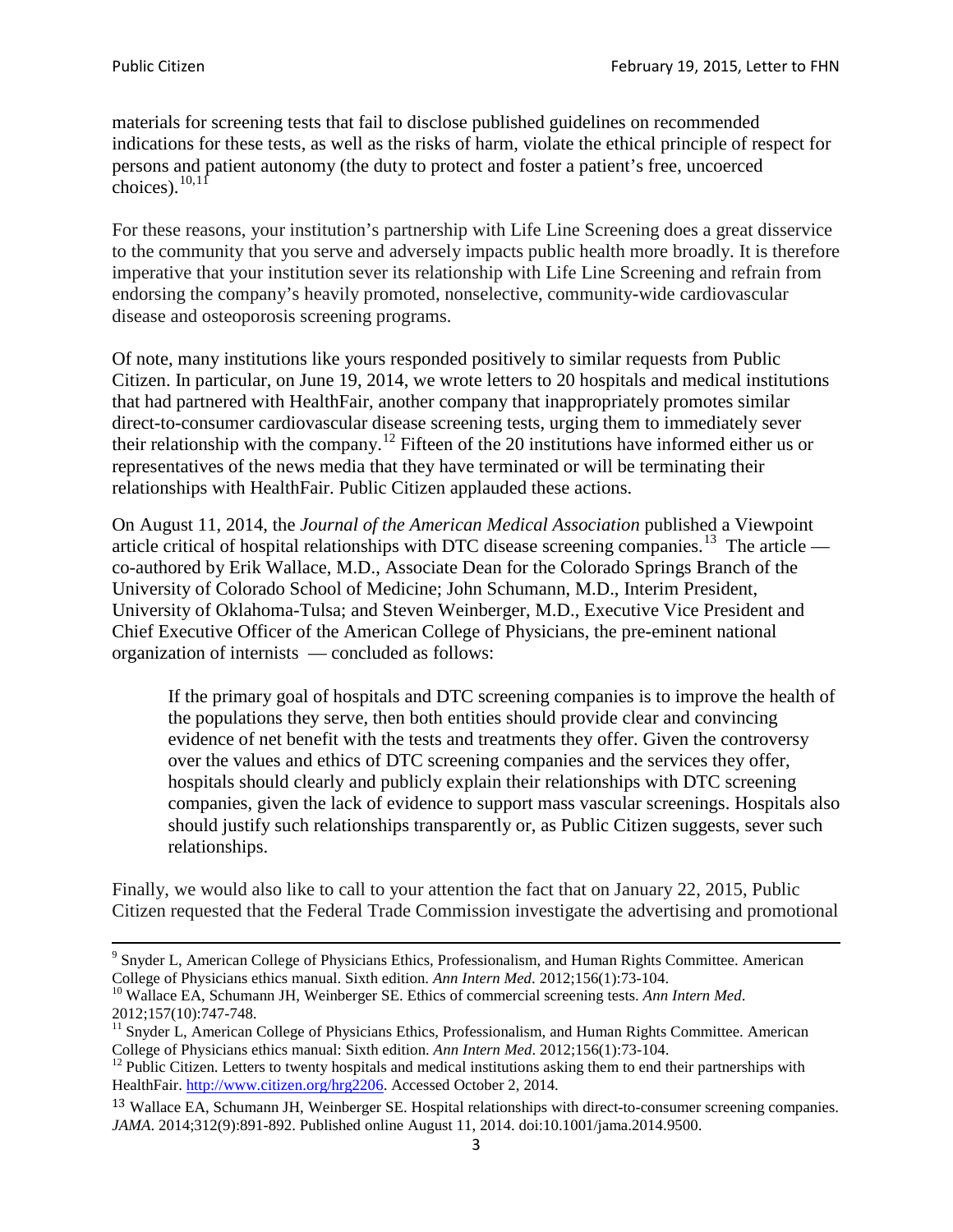activities of Life Line Screening. There is evidence that the company's advertising and promotional materials contain numerous statements that may be deceptive within the meaning of the Federal Trade Commission Act. These materials make unsubstantiated medical-benefit efficacy claims about Life Line Screening's primary cardiovascular disease and osteoporosis screening package, and they omit information material to consumers regarding the risks of adverse health-related outcomes and financial harms that may result from the screening.

Thank you for your prompt attention to this important patient safety and public health issue. Please contact us when you end your relationship with Life Line Screening.

Sincerely,

Vikram Krishnasamy, M.D., M.P.H. Researcher Public Citizen's Health Research Group

Michael Carome, M.D. **Director** Public Citizen's Health Research Group

Sidney M. Wolfe, M.D. Founder and Senior Adviser Public Citizen's Health Research Group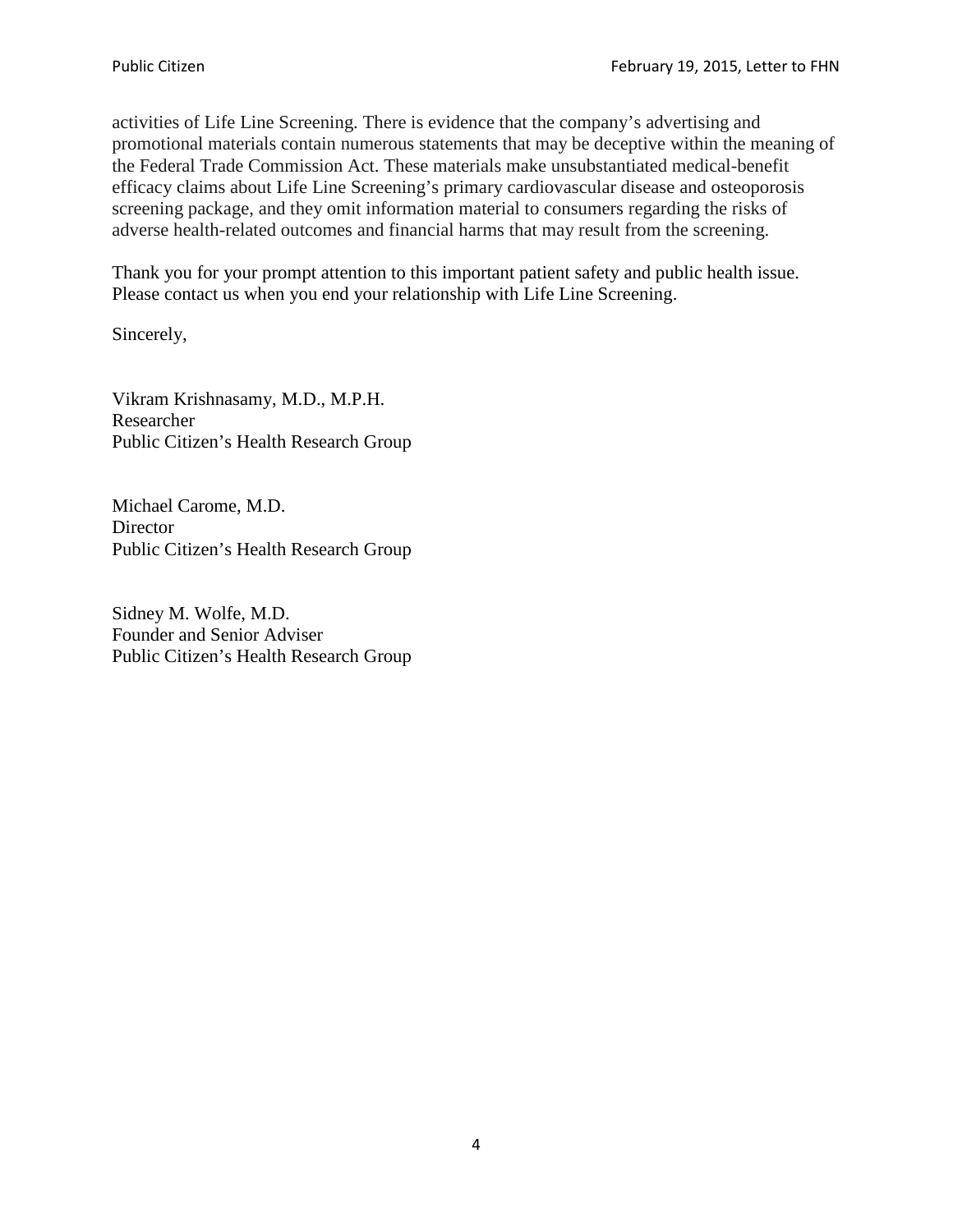## **Appendix**

## **Assessment of Cardiovascular Disease and Osteoporosis Screening Tests Offered by Life Line Screening**

Life Line Screening heavily promotes directly to consumers a package of four cardiovascular disease screening tests plus an osteoporosis risk assessment test.<sup>[14](#page-4-0),[15](#page-4-1)</sup> The four cardiovascular disease screening tests in the package are an electrocardiogram to screen for atrial fibrillation, a carotid artery ultrasound, an abdominal aortic aneurysm ultrasound, and a peripheral arterial disease test. The osteoporosis risk assessment test is an ultrasound of the heel bone to measure bone mass density.

Promotional materials describing these screening tests on the Life Line Screening website and in direct-to-consumer print solicitations mailed directly to people's homes misleadingly note the following:

Since our inception in 1993, we have screened nearly eight million people, and currently screen nearly one million people each year at over 16,000 screening events nationwide. Through this experience, we often identify serious health issues and **have helped save thousands of lives**. [16](#page-4-2) [Emphasis added]

"These screenings have **proven to be safe and accurate** in detecting your risks of stroke and vascular disease – so you and your doctor can do something about it before it's too late."<sup>[17](#page-4-3)</sup> [Emphasis added]

The Life Line Screening promotional materials recommend that adults over age 50 undergo these five screening tests annually:<sup>[18](#page-4-4),[19,](#page-4-5)[20,](#page-4-6)[21](#page-4-7),[22](#page-4-8)</sup>

Q. Who needs to be screened?

A. The answer is anyone over 50 who wants to be proactive about his or her health. …

<span id="page-4-0"></span><sup>&</sup>lt;sup>14</sup> Life Line Screening. Screening packages. [http://www.lifelinescreening.com/What-We-Do/Screening-Packages.](http://www.lifelinescreening.com/What-We-Do/Screening-Packages) AccessedJanuary 9, 2015.

<span id="page-4-1"></span><sup>&</sup>lt;sup>15</sup> Undated letter from Kevin DeWeese, Director of Clinical Operations, Life Line Screening, to a consumer.

Received November 2014.<br><sup>16</sup> Life Line Screening. Who we are. http://www.lifelinescreening.com/Who-We-Are. Accessed January 9, 2015.

<span id="page-4-3"></span><span id="page-4-2"></span><sup>&</sup>lt;sup>17</sup> Undated letter from Kevin DeWeese, Director of Clinical Operations, Life Line Screening, to a consumer. Received November 2014.

<span id="page-4-4"></span><sup>&</sup>lt;sup>18</sup> Life Line Screening. Atrial fibrillation screening. [http://www.lifelinescreening.com/What-We-Do/What-We-](http://www.lifelinescreening.com/What-We-Do/What-We-Screen-For/Atrial-Fibrillation)[Screen-For/Atrial-Fibrillation.](http://www.lifelinescreening.com/What-We-Do/What-We-Screen-For/Atrial-Fibrillation) Accessed January 9, 2015.

<sup>&</sup>lt;sup>19</sup> Life Line Screening. Carotid artery disease screening. [http://www.lifelinescreening.com/What-We-Do/What-We-](http://www.lifelinescreening.com/What-We-Do/What-We-Screen-For/Carotid-Artery-Disease)

<span id="page-4-6"></span><span id="page-4-5"></span>[Screen-For/Carotid-Artery-Disease.](http://www.lifelinescreening.com/What-We-Do/What-We-Screen-For/Carotid-Artery-Disease) Accessed January 9, 2015.<br><sup>20</sup> Life Line Screening. Abdominal aortic aneurysm screening.. http://www.lifelinescreening.com/What-We-Do/What-We-Do/What-We-Screen-For/Abdominal-Aortic-Aneury

<span id="page-4-7"></span><sup>&</sup>lt;sup>21</sup> Life Line Screening. Peripheral arterial disease screening. [http://www.lifelinescreening.com/What-We-Do/What-](http://www.lifelinescreening.com/What-We-Do/What-We-Screen-For/Peripheral-Arterial-Disease)

<span id="page-4-8"></span>[We-Screen-For/Peripheral-Arterial-Disease.](http://www.lifelinescreening.com/What-We-Do/What-We-Screen-For/Peripheral-Arterial-Disease) Accessed January 9, 2015.<br><sup>22</sup> Life Line Screening. Osteoporosis screening/bone density test. [http://www.lifelinescreening.com/What-We-](http://www.lifelinescreening.com/What-We-Do/What-We-Screen-For/Osteoporosis)[Do/What-We-Screen-For/Osteoporosis.](http://www.lifelinescreening.com/What-We-Do/What-We-Screen-For/Osteoporosis) Accessed January 9, 2015.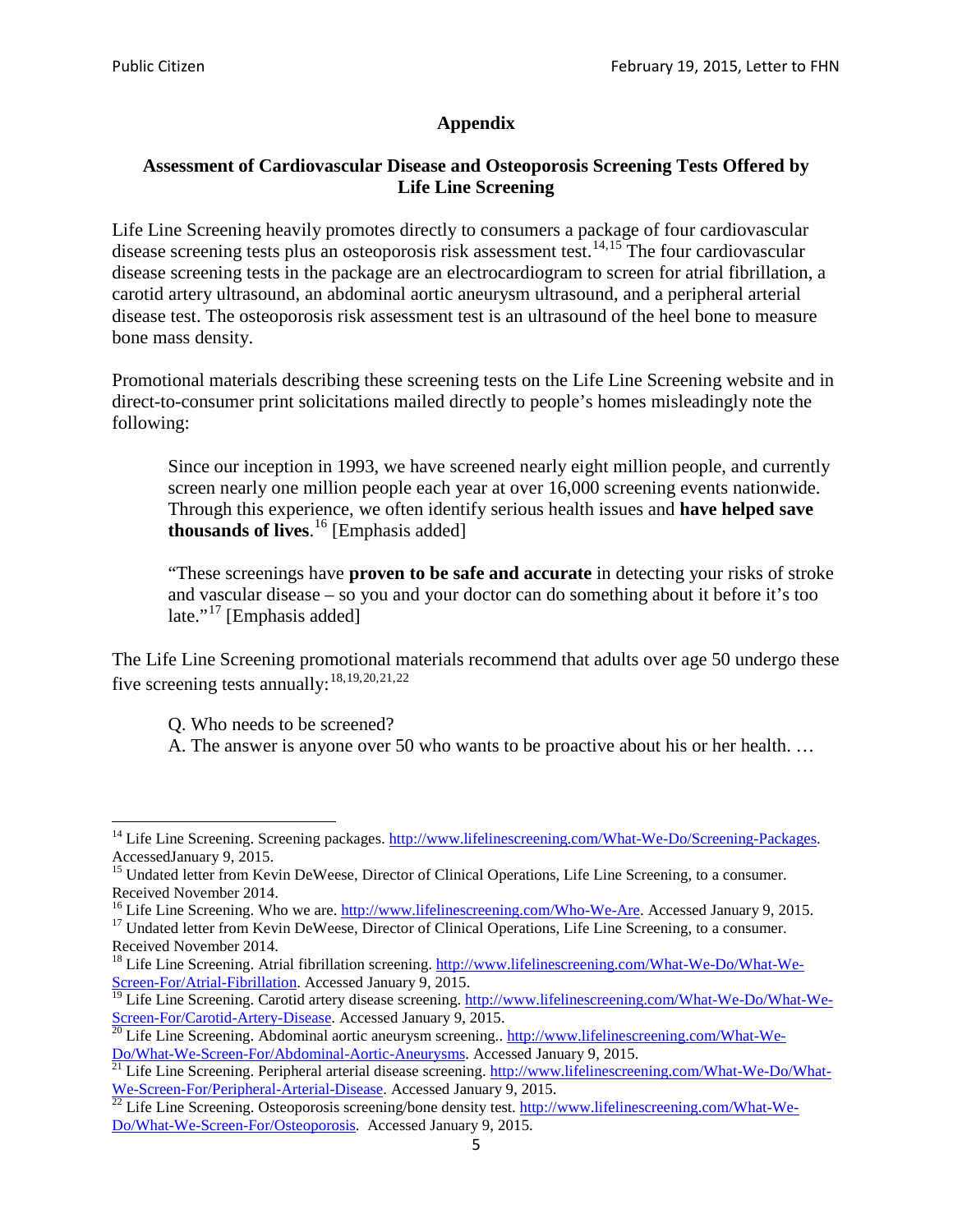However if you have a family history of stroke or heart disease, or if you have high risk factors such as being overweight, high cholesterol, smoking, or lack exercise you may wish to be screened, even if you are in your  $40^\circ$ s.<sup>[23](#page-5-0)</sup>

Life Line Screening's primary package is offered at a price of \$149, purportedly providing consumers a "savings of \$181."<sup>[24](#page-5-1)</sup>

Life Line Screening seeks to prompt asymptomatic individuals for whom screening for asymptomatic cardiovascular disease and osteoporosis is *not clinically indicated* to undergo screening by using inappropriate direct-to-consumer advertisements and solicitations that target consumer fear about having undetected, potentially life-threatening diseases.<sup>[25](#page-5-2)</sup> Examples of such statements found on Life Line Screening's website and print solicitation materials include the following:

- Website: "The absence of risk factors does **not** guarantee that a person will not die from a heart attack. In fact, 1 in 3 people who develop a myocardial infarction (MI) will not have any of the conventional risk factors, which include smoking, unhealthy diet, obesity, physical inactivity, high blood pressure, diabetes and raised lipids."[26](#page-5-3) [Emphasis in original]
- Website: "Similarly, **80% – 85% of strokes occur without warning in asymptomatic patients**, so they can only be significantly reduced by finding and treating the disease before it happens."<sup>[27](#page-5-4)</sup> [Emphasis added]
- Website: "Abdominal aortic aneurysms pose a threat because **they are usually silent until a medical emergency occurs**."[28](#page-5-5) [Emphasis added]
- Website: "**Aneurysms are a health risk because they can burst or rupture. A ruptured aneurysm can cause severe internal bleeding, which can lead to shock or even death.**"<sup>[29](#page-5-6)</sup> [Emphasis in original]
- Website: "Your carotid arteries are the two large blood vessels in your neck that supply blood to your brain. When these arteries become clogged with cholesterol, they become

<span id="page-5-0"></span><sup>&</sup>lt;sup>23</sup> Life Line Screening. Questions  $\&$  answers about Life Line Screening. Enclosure to undated letter from Kevin DeWeese, Director of Clinical Operations, Life Line Screening, to a consumer. Received November 2014.

<span id="page-5-1"></span><sup>&</sup>lt;sup>24</sup> Undated letter from Kevin DeWeese, Director of Clinical Operations, Life Line Screening, to a consumer. Received November 2014.

<span id="page-5-2"></span><sup>25</sup> Lovett KM, Liang BA. Direct-to-consumer cardiac screening and suspect risk evaluation. *JAMA*.  $2011;305(24):2567-2568$ .<br><sup>26</sup> Life Line Screening. The benefits of ultrasound screening in key cardiovascular disease areas.

<span id="page-5-3"></span>[http://www.lifelinescreeningresearch.com/the-benefits-of-ultrasound-screening/.](http://www.lifelinescreeningresearch.com/the-benefits-of-ultrasound-screening/) Accessed January 9, 2015.<br><sup>28</sup> Life Line Screening. Abdominal aortic aneurysm screening. http://www.lifelinescreening.com/What-We-<br><sup>28</sup> Life L

<span id="page-5-5"></span><span id="page-5-4"></span>[Do/What-We-Screen-For/Abdominal-Aortic-Aneurysms.](http://www.lifelinescreening.com/What-We-Do/What-We-Screen-For/Abdominal-Aortic-Aneurysms) Accessed January 9, 2015. <sup>29</sup> Life Line Screening. Abdominal aortic aneurysm (AAA).

<span id="page-5-6"></span>[http://www.lifelinescreening.com/~/media/Files/US/pdfs/FactSheetAAAupdated.ashx.](http://www.lifelinescreening.com/~/media/Files/US/pdfs/FactSheetAAAupdated.ashx) Accessed January 9, 2015.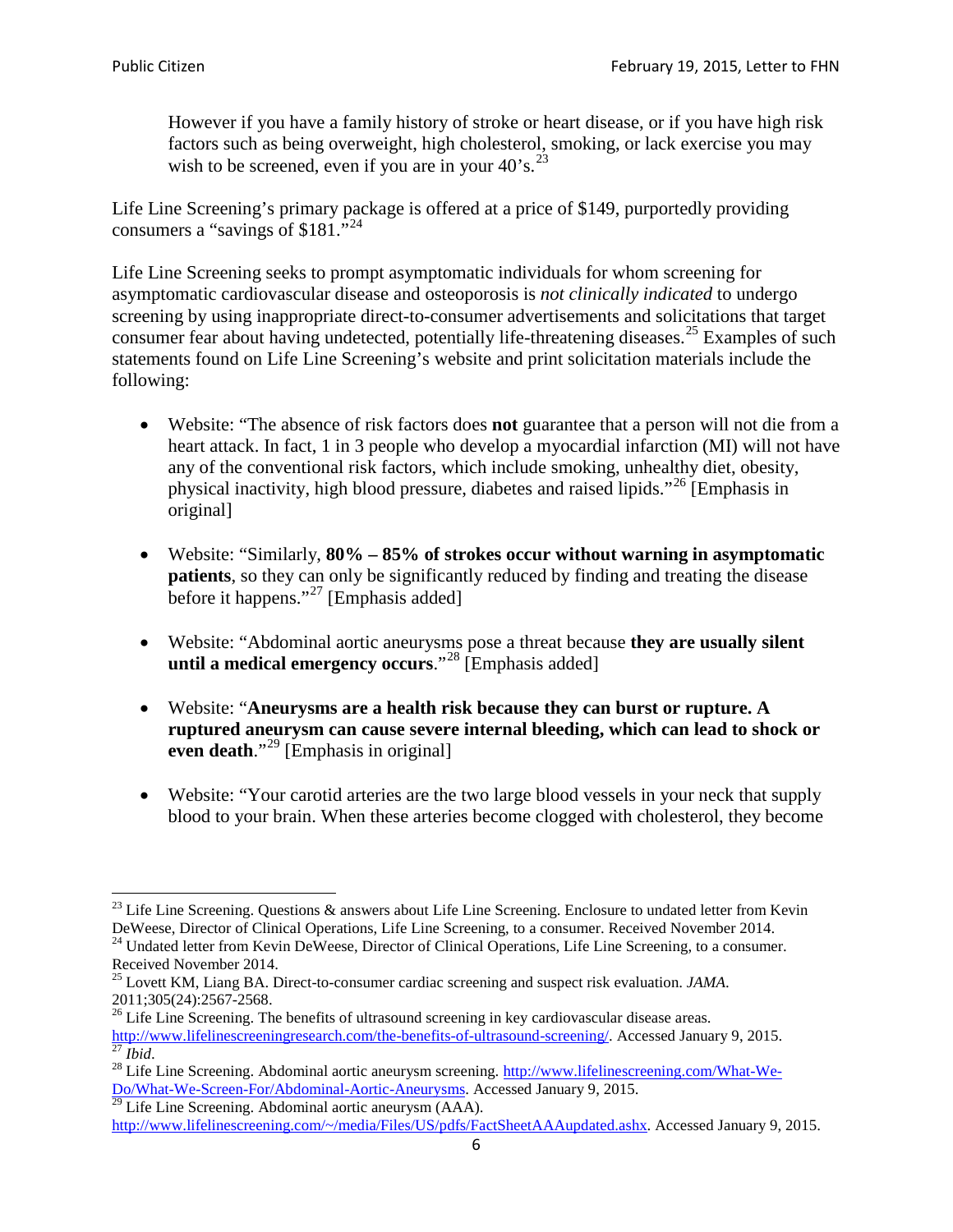**dangerously narrow**. **If a blood clot occurs in the carotid arteries, then blood cannot reach your brain and a stroke can result**. "<sup>[30](#page-6-0)</sup> [Emphasis added]

- Website: "A ruptured aortic aneurysm can cause massive internal bleeding and requires prompt emergency treatment to prevent death. **It is estimated that 80% of people with a ruptured aneurysm will die, and that many of these will die before being able to reach a hospital.**"<sup>[31](#page-6-1)</sup> [Emphasis added]
- Website: "As we age, bones begin to break down faster than new bone can be formed. Osteoporosis removes minerals from bones until they become so weak and brittle that they fracture very easily. Actions such as bending to pick up a newspaper, lifting a vacuum, or even coughing can cause a fracture. **Some fractures, such as hip fractures, may require hospitalization or major surgery, and may result in disability or even**  death."<sup>[32](#page-6-2)</sup> [Emphasis added]
- Direct-to-consumer letter: "These screenings have proven to be safe and accurate in detecting **your risks of stroke and vascular disease** – so you and your doctor **can do something about it before it's too late**."<sup>[33](#page-6-3)</sup> [Emphasis added]
- Direct-to-consumer letter: "The lifetime risk of stroke for middle-aged men and women is 1 in 5 for women and 1 in 6 for men, and **it takes a terrible toll on families**."[34](#page-6-4) [Emphasis added]
- Direct-to-consumer letter: "Life Line Screening has conducted nearly 8 million screenings, and customers sometimes tell us they feel the **screenings saved their lives**."[35](#page-6-5) [Emphasis added]
- Direct-to-consumer letter:  $36$  "What's inside your arteries?" [Emphasis in original]

As discussed below, a review of current evidence-based guidelines and relevant scientific literature fails to provide support for use of these five tests — individually or together as a package — for widespread screening of asymptomatic individuals in the general adult population over age 50 on a one-time basis, let alone annually. For many individuals, the risks of harm outweigh the benefits of the testing. Moreover, since the tests are not clinically indicated for most people being screened, and since many people will undergo additional unnecessary testing, these screenings are resulting in financial harm to many individuals.

<span id="page-6-0"></span><sup>&</sup>lt;sup>30</sup> Life Line Screening. Carotid artery disease screening. [http://www.lifelinescreening.com/What-We-Do/What-We-](http://www.lifelinescreening.com/What-We-Do/What-We-Screen-For/Carotid-Artery-Disease)[Screen-For/Carotid-Artery-Disease.](http://www.lifelinescreening.com/What-We-Do/What-We-Screen-For/Carotid-Artery-Disease) Accessed January 9, 2015.<br><sup>31</sup> *Ibid.* 32 Life Line Screening. Osteoporosis screening/bone density test. [http://www.lifelinescreening.com/What-We-](http://www.lifelinescreening.com/What-We-Do/What-We-Screen-For/Osteoporosis)

<span id="page-6-2"></span><span id="page-6-1"></span>[Do/What-We-Screen-For/Osteoporosis.](http://www.lifelinescreening.com/What-We-Do/What-We-Screen-For/Osteoporosis) Accessed January 9, 2015. <sup>33</sup> Undated letter from Kevin DeWeese, Director of Clinical Operations, Life Line Screening, to a consumer.

<span id="page-6-3"></span>Received November 2014.<br><sup>34</sup> Ibid.

<span id="page-6-4"></span>

<span id="page-6-5"></span><sup>34</sup> *Ibid*. 35 *Ibid*. 36 *Ibid*.

<span id="page-6-6"></span>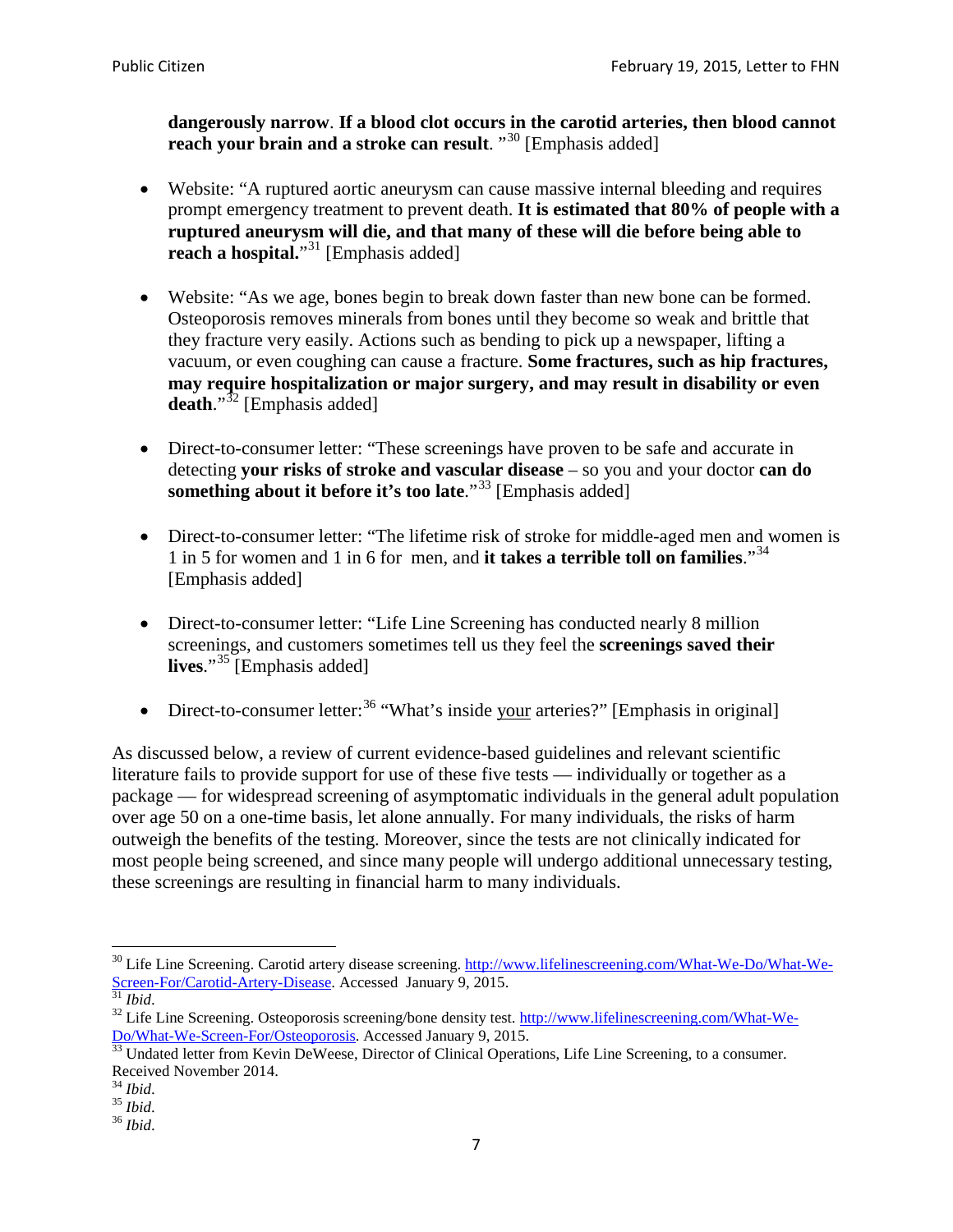Although the following screening tests sound appealing, each one either: (a) clinically benefits only appropriately selected high-risk groups of patients (rather than *all* adults over age 50); or (b) has not been scientifically proven to provide any clinically meaningful benefit to anyone. Widespread and indiscriminate use of these tests is likely to be harmful to large numbers of individuals in the general, asymptomatic population by yielding a significant number of falsepositive test results, leading to subsequent unnecessary diagnostic procedures and treatments, associated adverse effects of those procedures and treatments, and unwarranted anxiety in tested individuals. In addition, some individuals undergoing inappropriate screening will have truepositive abnormal results, but the abnormalities found will never cause symptoms or death, leading to overdiagnosis.

# **A. Atrial fibrillation screening with electrocardiogram (ECG):**

The Life Line Screening online promotional materials state:<sup>[37](#page-7-0)</sup>

Atrial Fibrillation is the most common type of heart arrhythmia (abnormal heartbeat). It occurs when the heart's upper chambers (the atria) beat irregularly or quiver. Without an effective heartbeat blood isn't pumped completely out of the atria, causing blood to pool and possibly clot. A clot can travel to other parts of the body, including the brain, where it may result in stroke.

Screening for Atrial Fibrillation

• A non-invasive procedure used to detect irregular heartbeat (a major risk factor for stroke), an Atrial Fibrillation screening is performed by attaching [ECG] electrodes above your wrists and ankles.

Who should have an atrial fibrillation screening?

• Anyone with risk factors for stroke, atrial fibrillation or carotid artery disease

How often should I get an atrial fibrillation screening?

• Annually

<span id="page-7-1"></span>However, we are not aware of any major medical professional organization that endorses widespread screening of asymptomatic patients younger than age 65 for atrial fibrillation. In addition, atrial fibrillation can be detected in most patients who have the condition simply by checking for an irregularly irregular pulse during a physical exam.

In 2011, the American Heart Association (AHA) and the American Stroke Association (ASA) jointly issued updated evidence-based guidelines for the primary prevention of stroke.<sup>[38](#page-7-1)</sup> The

<span id="page-7-0"></span><sup>&</sup>lt;sup>37</sup> Life Line Screening. Atrial fibrillation screening. [http://www.lifelinescreening.com/What-We-Do/What-We-](http://www.lifelinescreening.com/What-We-Do/What-We-Screen-For/Atrial-Fibrillation)[Screen-For/Atrial-Fibrillation.](http://www.lifelinescreening.com/What-We-Do/What-We-Screen-For/Atrial-Fibrillation) Accessed January 9, 2015.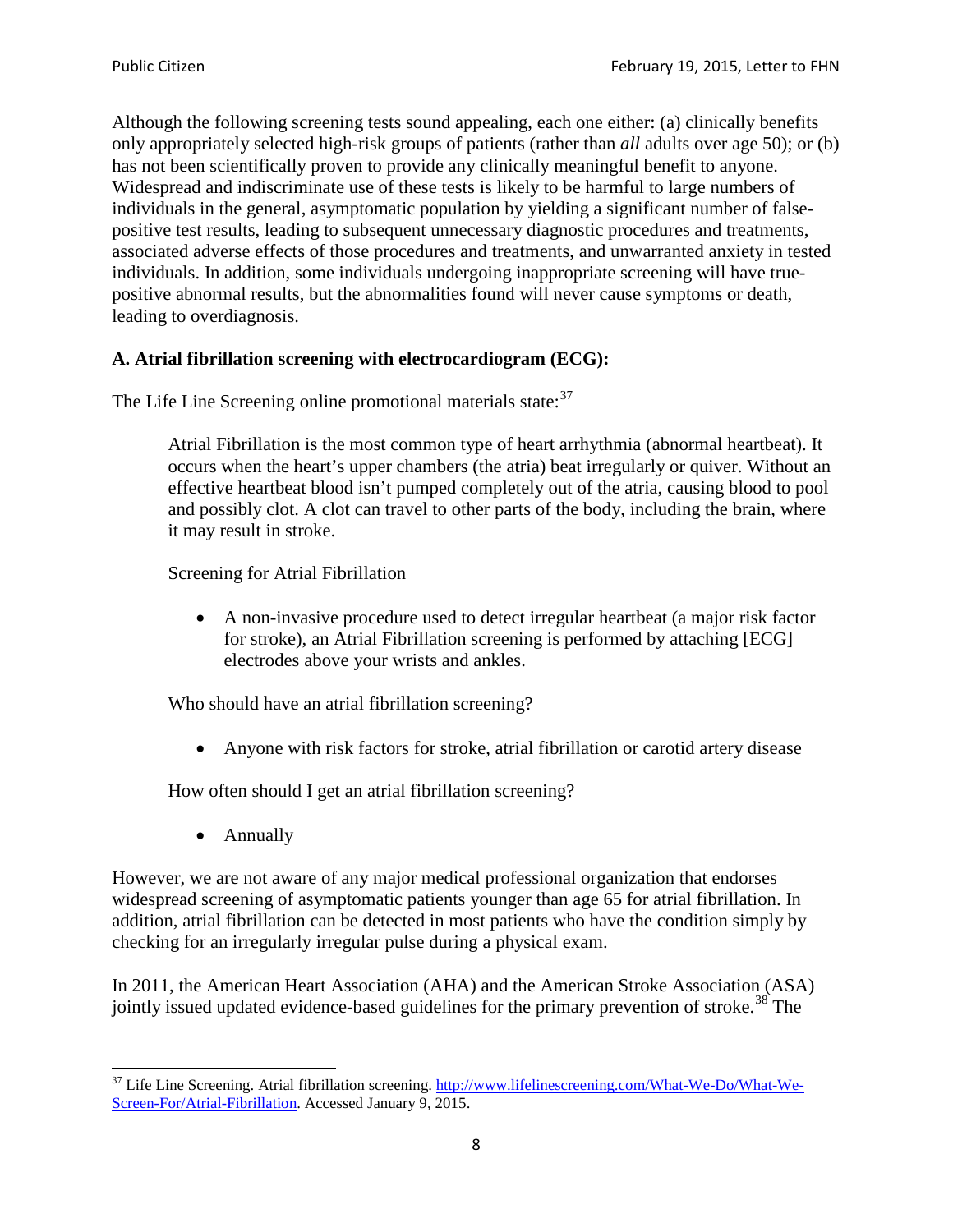American Academy of Neurology (AAN) affirmed the value of these guidelines. The 2011 AHA/ASA guidelines provided the following recommendation regarding screening for atrial fibrillation:

Active screening for atrial fibrillation in patients >65 years of age in primary care settings using pulse taking followed by an ECG as indicated can be useful.

In 2014, the AHA and the ASA issued updated evidence-based guidelines for the primary prevention of stroke.<sup>[39](#page-8-0)</sup> The AAN again affirmed the value of the updated guidelines, and the American Association of Neurological Surgeons, the Congress of Neurological Surgeons and the Preventive Cardiovascular Nurses Association endorsed them. The update provided the following recommendation regarding screening for atrial fibrillation:

Active screening for AF in the primary care setting in patients >65 years of age by pulse assessment followed by ECG as indicated can be useful.

In 2010 and 2012, the European Society of Cardiology issued evidence-based guidelines that similarly recommended that patients ages 65 and older be screened for atrial fibrillation by their primary health care providers by checking the pulse, followed by an ECG in case of irregularity. $40,41$  $40,41$ 

# **B. Stroke/Carotid Artery Ultrasound:**

The Life Line Screening online promotional materials state:<sup>[42](#page-8-3)</sup>

Your carotid arteries are the two large blood vessels in your neck that supply blood to your brain. When these arteries become clogged with cholesterol, they become dangerously narrow. If a blood clot occurs in the carotid arteries, then blood cannot reach your brain and a stroke can result. …

<sup>&</sup>lt;sup>38</sup> Goldstein LB, Bushnell CD, Adams RJ, et al. Guidelines for the primary prevention of stroke: A guideline for healthcare professionals from the American Heart Association/American Stroke Association. *Stroke*.

<sup>2011;42(2):517-584.</sup> [see page 1 for title, authors, ANA affirmation; see page 21 for recommendation]

<span id="page-8-0"></span> $\frac{2011,42(2)(317,601)}{39}$  Meschia JF, Bushnell C, Goden-Albala B, et al. Guidelines for the primary prevention of stroke: A statement for healthcare professionals from the American Heart Association/American Stroke Association. *Stroke*.

<sup>2014;45(12):3754-3832.</sup> [see page 1 for title, authors, ANA affirmation and other endorsements; see page 24 for recommendation]

<span id="page-8-1"></span><sup>40</sup> Camm AJ, Kirchhof P, Lip GYH, et al. Guidelines for the management of atrial fibrillation: The Task Force for the Management of Atrial Fibrillation of the European Society of Cardiology (ESC). *Eur Heart J*. 2010;31:2369- 2429. [See page 50]

<span id="page-8-2"></span><sup>41</sup> Camm AJ, Lip GYH, De Caterina R, et al. 2012 focused update of the ESC Guidelines for the management of atrial fibrillation: An update of the 2010 ESC Guidelines for the management of atrial fibrillation. *Eur Heart J*.

<span id="page-8-3"></span><sup>2012;33(21):2719-2747. [</sup>See page 2723]<br><sup>42</sup> Life Line Screening. Carotid artery disease screening. [http://www.lifelinescreening.com/What-We-Do/What-We-](http://www.lifelinescreening.com/What-We-Do/What-We-Screen-For/Carotid-Artery-Disease)[Screen-For/Carotid-Artery-Disease.](http://www.lifelinescreening.com/What-We-Do/What-We-Screen-For/Carotid-Artery-Disease) Accessed January 9, 2015.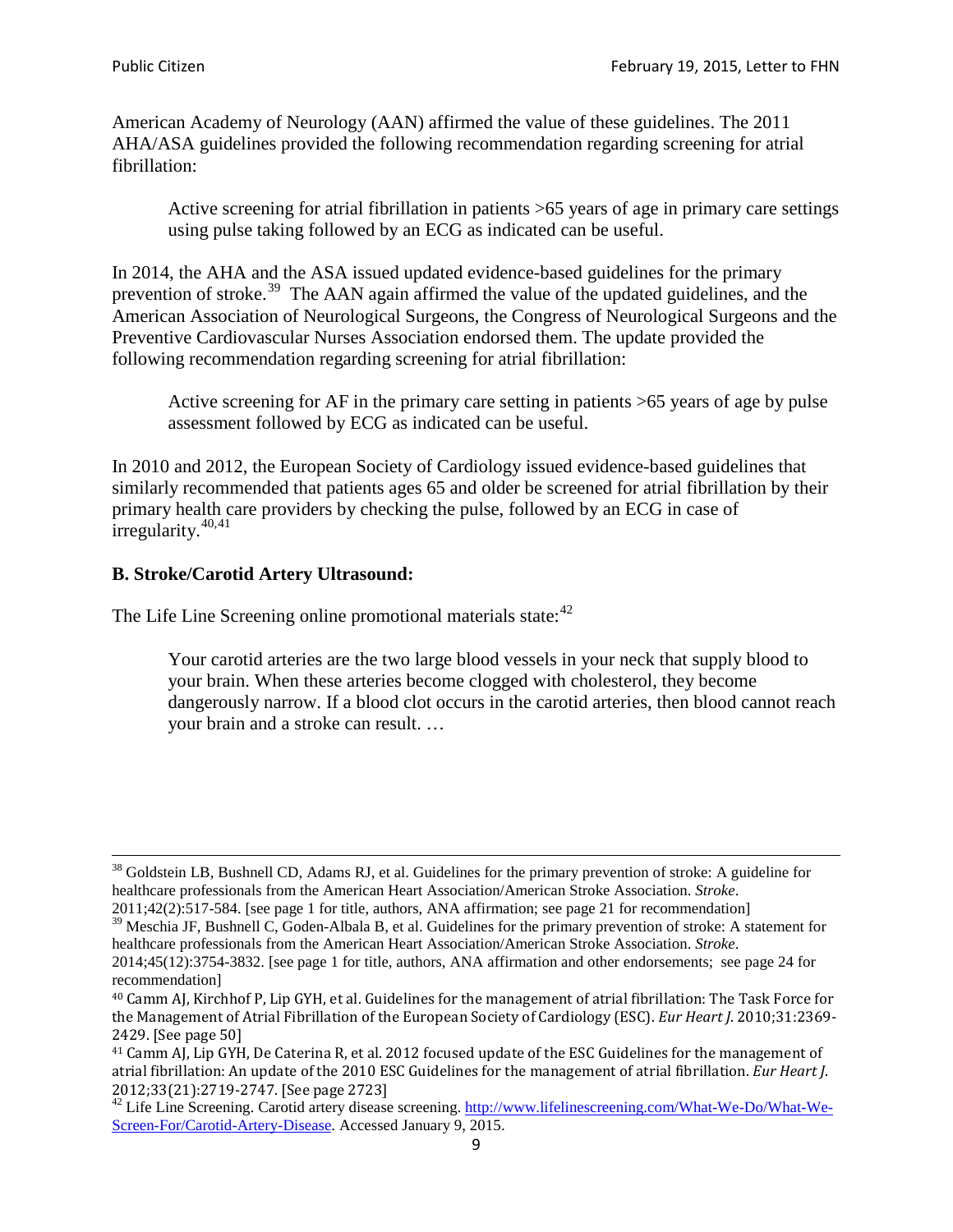Carotid Artery Disease (Plaque) Screening

• Simple, painless and non-invasive, this screening uses cutting-edge Doppler color flow ultrasound technology to create images of the carotid arteries while also measuring blood flow through them.

Who should have a carotid artery screening?

- Anyone over age 50
- Anyone over age 40 with risk factors

How often should I get a carotid artery screening?

• Annually

However, several major medical professional organizations affirmatively recommend *against* indiscriminate screening with carotid artery ultrasounds in low-risk, asymptomatic individuals, and we are not aware of any major medical professional organization that endorses such screening.

Good evidence indicates that although stroke is a leading cause of death and disability in the United States, a relatively small proportion of all disabling, unheralded strokes are due to carotid artery disease. Studies also suggest that only about 1 percent of the general population older than 65 has severe carotid artery stenosis (60 to 90 percent narrowing).<sup>[43](#page-9-0)</sup> Carotid artery stenosis is more prevalent in older adults, smokers, those with hypertension and those with heart disease; unfortunately, research has not found any single risk factor or clinically useful risk stratification tool that can reliably and accurately distinguish people who have clinically important carotid artery stenosis from those who do not.<sup>[44](#page-9-1)</sup>

In 2006, the AHA and the ASA issued a series of evidence-based guidelines for the primary prevention of stroke.<sup>[45](#page-9-2)</sup> The value of the guidelines was affirmed by the AAN. Although the guidelines did not include a specific recommendation about screening the general population for asymptomatic carotid stenosis, they did state the following:

Although highly selected patients may benefit, screening of general populations for asymptomatic carotid stenosis is unlikely to be cost-effective. The cost-effectiveness of even a one-time screening approach would be highly dependent on the ability to identify a group of persons with a high pretest likelihood of having high-grade asymptomatic disease, the availability of a screening test with a very high sensitivity and specificity when used on a side-scale basis, and very low perioperative complication rates.

<span id="page-9-0"></span> $^{43}$  U.S. Preventive Services Task Force. Screening for carotid artery stenosis: U.S. Preventive Services Task Force recommendation statement. Ann Intern Med. 2007;147(12):854-859.

<span id="page-9-2"></span><span id="page-9-1"></span><sup>&</sup>lt;sup>44</sup> *Ibid*. <sup>45</sup> Goldstein LB, Adams R, Alberts MJ, et al. Primary prevention of ischemic stroke: A guideline from the American <sup>45</sup> Goldstein LB, Adams R, Alberts MJ, et al. Primary prevention of ischemic stroke: A guide Heart Association/American Stroke Association Stroke Council. *Stroke*. 2006;37(6):1583-633.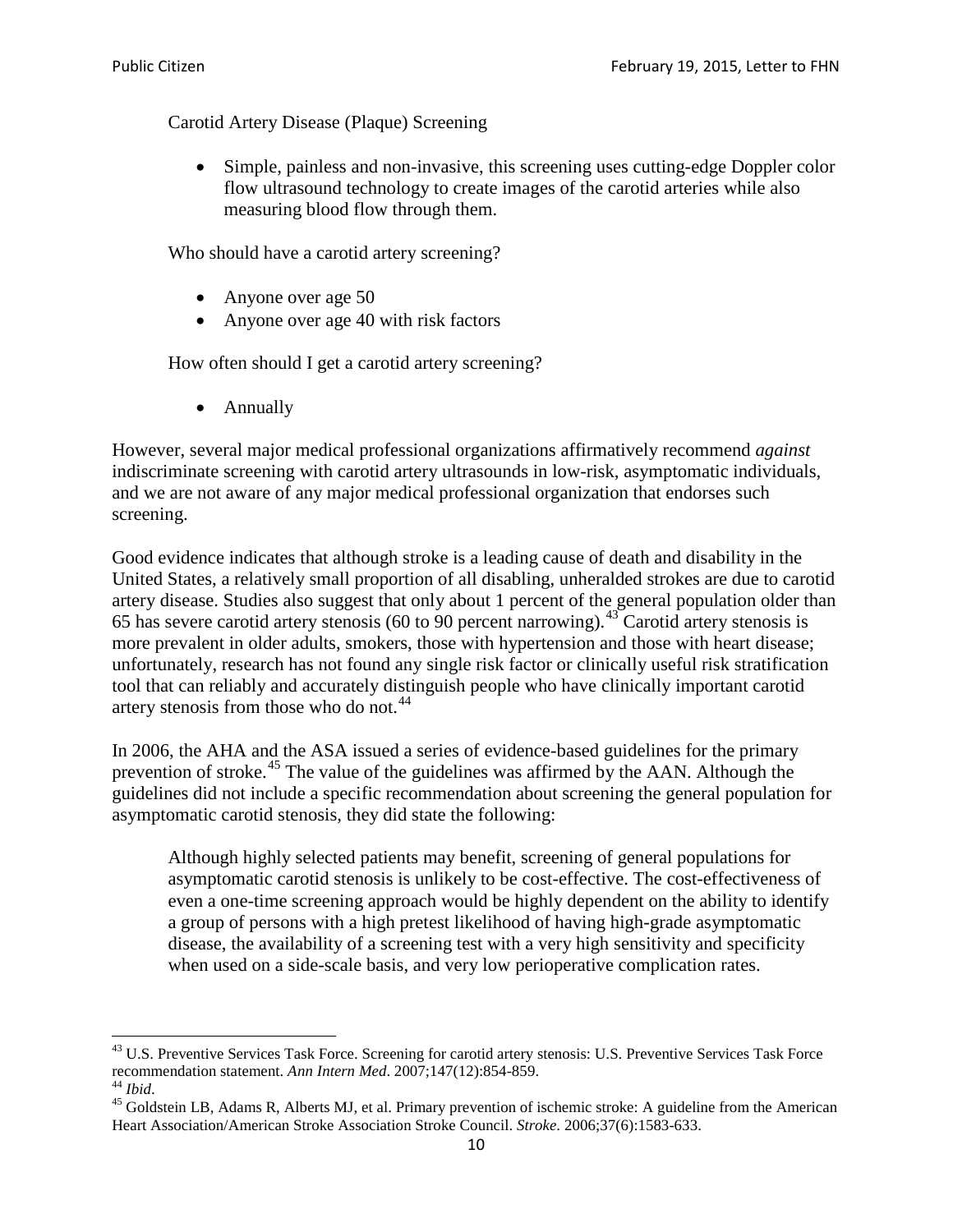These conditions for cost-effective screening are not met for carotid artery ultrasound screening of asymptomatic individuals in the general population, as discussed below.

In 2011, the AHA and the ASA issued updated guidelines for the primary prevention of stroke, the value of which was again affirmed by the  $AAN<sup>46</sup>$  $AAN<sup>46</sup>$  $AAN<sup>46</sup>$ . The updated guidelines stated the following:

Population screening for asymptomatic carotid artery stenosis is not recommended.

In 2014, the AHA and the ASA issued updated guidelines for the primary prevention of stroke.<sup>47</sup> The AAN again affirmed the value of the updated guidelines, and the American Association of Neurological Surgeons, the Congress of Neurological Surgeons, and the Preventive Cardiovascular Nurses Association endorsed them. The updated guidelines stated the following:

Screening low-risk populations for asymptomatic carotid artery stenosis is not recommended.

In 2007, the U.S. Preventive Services Task Force (USPSTF) issued an evidence-based grade D recommendation *against* screening for asymptomatic carotid artery stenosis in the general population.[48](#page-10-2) In making this a grade D recommendation, the USPSTF concluded with moderate certainty that for individuals with asymptomatic carotid artery stenosis, the benefits of screening do not outweigh the harms. It noted, in particular, the following:

#### **Importance**

Good evidence indicates that although stroke is a leading cause of death and disability in the United States, a relatively small proportion of all disabling, unheralded strokes is due to [carotid artery stenosis].

#### **Detection**

The most feasible screening test for severe [carotid artery stenosis] (for example, 60% to 99% stenosis) is duplex ultrasonography. Good evidence indicates that this test has moderate sensitivity and specificity and yields many false-positive results. A positive result on duplex ultrasonography is often confirmed by digital subtraction angiography, which is more accurate but can cause serious adverse events. Noninvasive confirmatory tests, such as magnetic resonance angiography, involve some inaccuracy. Given these facts, some people with false-positive test results may receive unnecessary invasive carotid endarterectomy surgery.

<span id="page-10-0"></span><sup>&</sup>lt;sup>46</sup> Goldstein LB, Bushnell CD, Adams RJ, et al. Guidelines for the primary prevention of stroke: A guideline for healthcare professionals from the American Heart Association/American Stroke Association. *Stroke*.<br>2011;42(2):517-584. [see page 1 for title, authors, ANA affirmation; see page 25 for recommendation]

<span id="page-10-1"></span><sup>&</sup>lt;sup>47</sup> Meschia JF, Bushnell C, Goden-Albala B, et al. Guidelines for the primary prevention of stroke: A statement for healthcare professionals from the American Heart Association/American Stroke Association. *Stroke*.

<sup>2014;45(12):3754-3832.</sup> [see page 1 for title, authors, ANA affirmation and other endorsements; see page 30 for recommendation]

<span id="page-10-2"></span><sup>&</sup>lt;sup>48</sup> U.S. Preventive Services Task Force. Screening for carotid artery stenosis: U.S. Preventive Services Task Force recommendation statement. *Ann Intern Med*. 2007;147(12):854-9.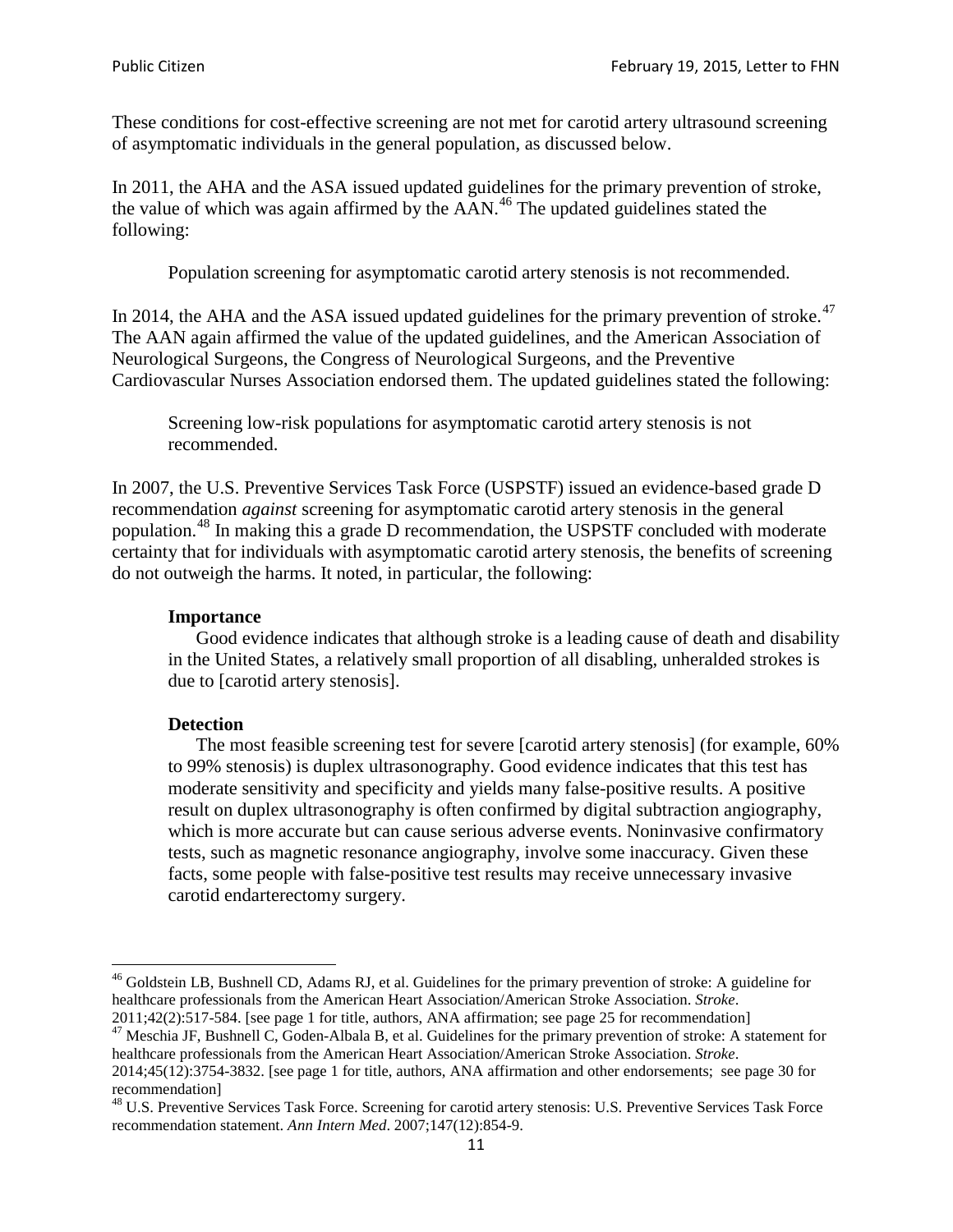## **Benefits of Detection and Early Intervention**

Good evidence indicates that in selected, high-risk trial participants with asymptomatic severe [carotid artery stenosis], carotid endarterectomy by selected surgeons reduces the 5-year absolute incidence of all strokes or perioperative death by approximately 5%. These benefits would be less among asymptomatic people in the general population. For the general primary care population, the benefits are judged to be no greater than small.

## **Harms of Detection and Early Intervention**

Good evidence indicates that both the testing strategy and the treatment with carotid endarterectomy can cause harms. A testing strategy that includes angiography will itself cause some strokes. A testing strategy that does not include angiography will cause some strokes by leading to carotid endarterectomy in people who do not have severe [carotid artery stenosis]. In excellent centers, carotid endarterectomy is associated with a 30-day stroke or mortality rate of about 3%; some areas have higher rates. These harms are judged to be no less than small.

In July 2014, the USPSTF issued an updated recommendation against screening for asymptomatic carotid artery stenosis in the general population.<sup>[49](#page-11-0)</sup> In reaffirming its prior recommendation, the USPSTF concluded with moderate certainty that the harms of screening for asymptomatic carotid artery stenosis outweigh the benefits. The USPSTF presented the following updated rationale: $50$ 

#### **Importance**

Stroke is a leading cause of death and disability in the United States. Although asymptomatic carotid artery stenosis is a risk factor for stroke, it causes a relatively small proportion of strokes.

#### **Detection**

The most feasible screening test for carotid artery stenosis (defined as 60% to 99% stenosis) is ultrasonography. Although adequate evidence indicates that this test has high sensitivity and specificity, in practice, ultrasonography yields many false-positive results in the general population, which has a low prevalence of carotid artery stenosis (approximately 0.5% to 1%). There are no externally validated, reliable tools that can determine who is at increased risk for carotid artery stenosis or for stroke when carotid artery stenosis is present. Adequate evidence indicates that the accuracy of screening by auscultation of the neck is poor.

#### **Benefits of Detection and Early Intervention**

There is no direct evidence on the benefits of screening for carotid artery stenosis. Adequate evidence indicates that in selected trial participants with asymptomatic carotid artery stenosis, carotid endarterectomy (CEA) performed by selected surgeons reduces the absolute incidence of all strokes or perioperative death by approximately 3.5%

<span id="page-11-0"></span><sup>&</sup>lt;sup>49</sup> LeFevre on behalf of the U.S. Preventive Services Task Force. Screening for asymptomatic carotid artery stenosis: U.S. Preventive Services Task Force Recommendation Statement. *Ann Intern Med*. Published online July 8, 2014. doi:10.7326/M14-1333. <sup>50</sup> *Ibid*.

<span id="page-11-1"></span>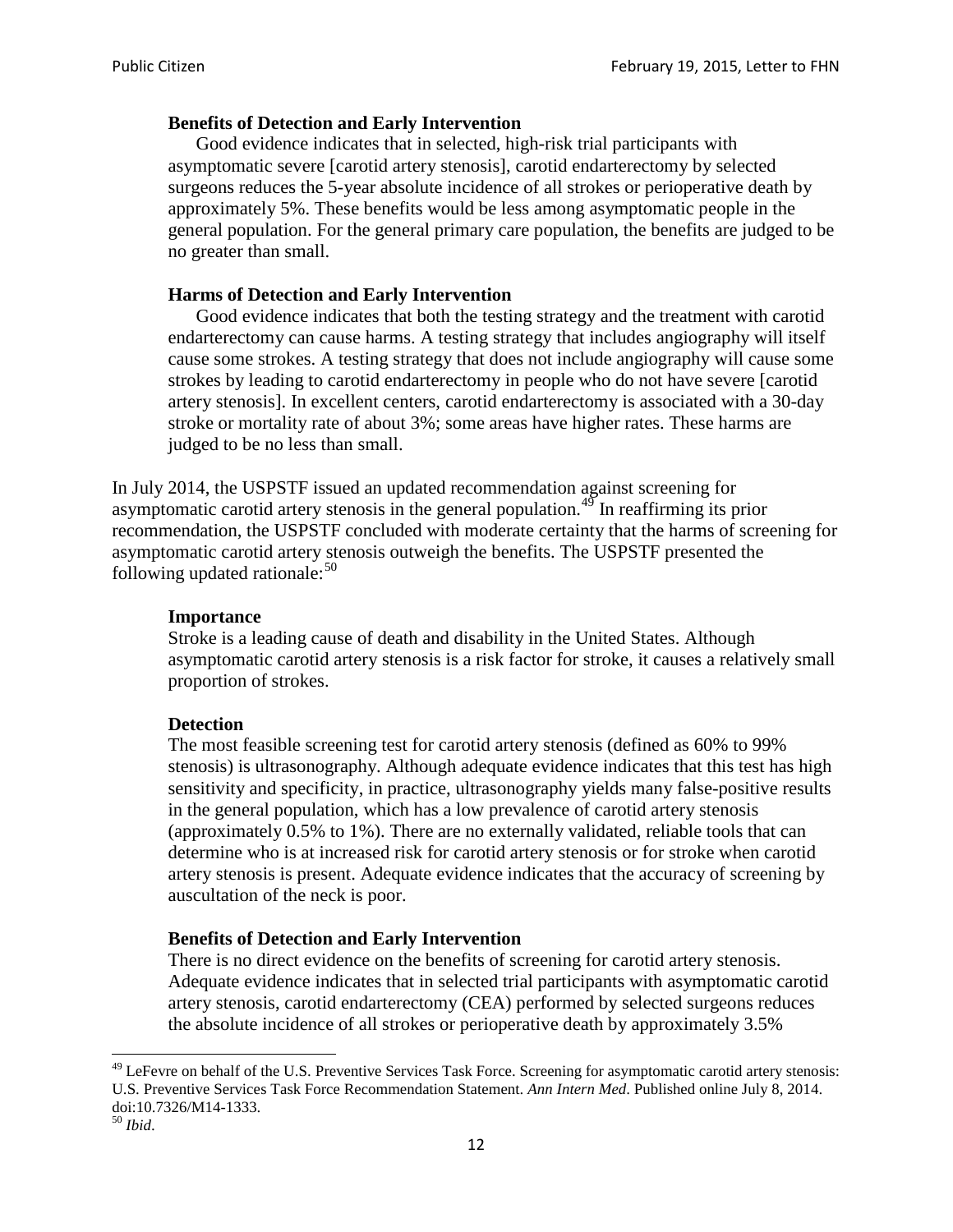compared with (outdated) medical management. However, this difference is probably smaller with current optimal medical management. The magnitude of these benefits would be smaller in asymptomatic persons in the general population. For the general primary care population, the magnitude of benefit is small to none. There is no evidence that identification of asymptomatic carotid artery stenosis leads to any benefit from adding or increasing medication doses (beyond current standard medical therapy for cardiovascular disease prevention).

#### **Harms of Detection and Early Intervention**

Adequate evidence indicates that both the testing strategy for carotid artery stenosis and treatment with CEA can cause harms. Although screening with ultrasonography has few direct harms, all screening strategies, including those with or without confirmatory tests (that is, digital subtraction or magnetic resonance angiography), have imperfect sensitivity and specificity and could lead to unnecessary interventions and result in serious harms. In selected centers similar to those in the trials, CEA is associated with a 30-day stroke or mortality rate of approximately 2.4%; reported rates are as high as approximately 5% in low-volume centers and 6% in certain states. Myocardial infarctions are reported in 0.8% to 2.2% of patients after CEA. The 30-day stroke or mortality rate after carotid angioplasty and stenting (CAAS) is approximately 3.1% to 3.8%. The overall magnitude of harms of screening and subsequent treatment of asymptomatic carotid artery stenosis is small to moderate depending on patient population, surgeon, center volume, and geographic location.

In 2007, the American Society of Neuroimaging, with co-sponsorship by the Society of Vascular and Interventional Neurology, issued evidence-based recommendations on the screening of asymptomatic carotid artery disease in the general population and selected subsets of patients.<sup>[51](#page-12-0)</sup> These societies issued a grade E recommendation *against* screening for carotid artery stenosis in the general population or in a selected population based on age, gender or any other variable alone. The criteria for a grade E recommendation were that the prevalence of disease may be high or low but detection and treatment is documented to have no benefit, or prevalence of disease is low. They also issued a grade A recommendation that screening of selective subpopulations of adults age 65 or older with at least three cardiovascular risk factors (hypertension, coronary artery disease, current cigarette smoking or hyperlipidemia) needs to be considered. The criteria of a grade A recommendation were that the prevalence of disease is high and detection and treatment is of documented benefit.

In 2011, the Society for Vascular Surgery issued a position statement recommending ultrasound screening of carotid arteries only for high-risk individuals age 55 or older, taking into account cardiovascular risk factors, such as a history of hypertension, diabetes mellitus, smoking,

<span id="page-12-0"></span><sup>&</sup>lt;sup>51</sup> Qureshi AI, Alexandrov AV, Tegeler CH, et al. Guidelines for screening of extracranial carotid artery disease: a statement for healthcare professionals from the multidisciplinary practice guidelines committee of the American Society of Neuroimaging; cosponsored by the Society of Vascular and Interventional Neurology. *J Neuroimaging*. 2007;17(1):19-47.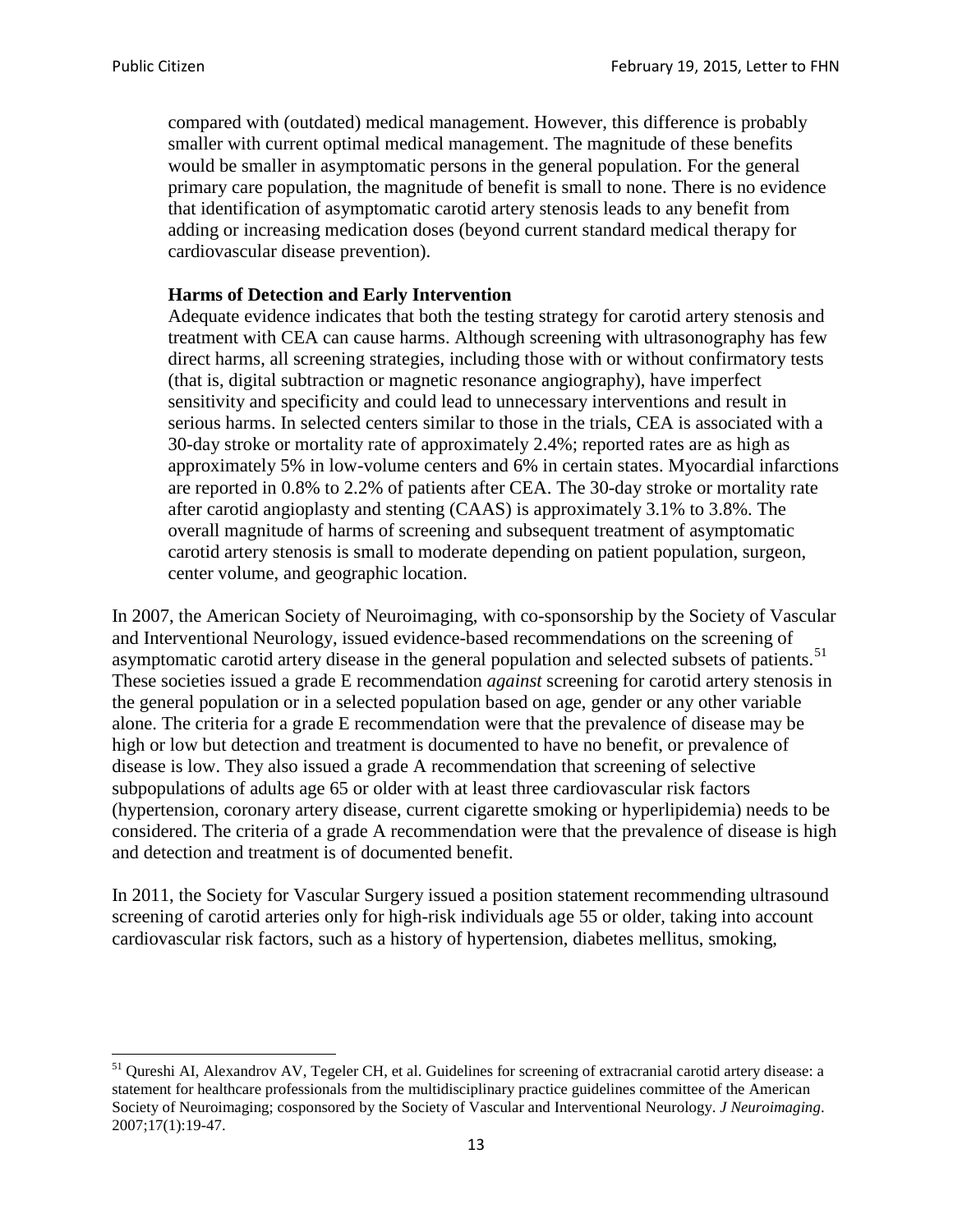hypercholesterolemia, or known cardiovascular disease.<sup>[52](#page-13-0)</sup> The position statement provided little substantive evidence to support this recommendation.

Thus, screening for carotid artery stenosis with ultrasound in the general, asymptomatic population has *not* been shown to significantly improve clinical outcomes, and numerous medical professional organizations strongly recommend against such screening.

#### **C. Abdominal Aortic Aneurysm Ultrasound:**

The Life Line Screening online promotional materials state:<sup>[53](#page-13-1)</sup>

An Abdominal Aortic Aneurysm (AAA), a specific kind of aneurysm, is a condition in which the lining of the blood vessel called the aorta is enlarged within the abdomen. Abdominal aortic aneurysms pose a threat because they are usually silent until a medical emergency occurs.

The abdominal aorta is the largest blood vessel in the body and the main artery that originates in the heart. As the lining weakens from age and other risk factors, the vessel wall thins and expands. …

Screening for Aortic Aneurysms

• A painless, non-invasive procedure, an abdominal aortic aneurysm screening requires you to lie on your back while a technician uses ultrasound to take images and measurements of your abdominal aorta. …

Who should have an aortic aneurysm screening?

• Anyone with risk factors

How often should I get an aortic aneurysm screening?

• Annually

By definition, an AAA is present when aortic diameter equals or exceeds 3.0 cm (slightly more than one inch).<sup>[54](#page-13-2)</sup> Most people who have an AAA show no signs or symptoms until it ruptures. The strongest risk factor for *rupture* of an AAA is the aortic diameter.<sup>[55](#page-13-3)</sup> Thus, risk of AAA rupture rises with increasing size of the aneurysm. AAAs with a diameter between 3.0 and 3.9

<span id="page-13-0"></span> $52$  Society for Vascular Surgery. SVS position statement on vascular screenings. January 2011. http://www.vascularweb.org/about/positionstatements/Pages/svs-position-statement-on-vascular-screening.aspx.<br>Accessed January 14, 2015.

<span id="page-13-1"></span>Accessed Line Screening. Abdominal aortic aneurysm screening. http://www.lifelinescreening.com/What-We-<br>Do/What-We-Screen-For/Abdominal-Aortic-Aneurysms. Accessed January 9, 2015.

<span id="page-13-2"></span> $\frac{1}{54}$  Fleming C, Whitlock EP, Beil TL, Lederle FA. Screening for abdominal aortic aneurysm: A best-evidence systematic review for the U.S. Preventive Services Task Force. *Ann Intern Med.* 2005;142(3):203-211.<br><sup>55</sup> Lederle FA, Johnson GR, Wilson SE, et al. Rupture rate of large abdominal aortic aneurysms in patients refusing

<span id="page-13-3"></span>or unfit for elective repair. *JAMA*. 2002;287(22):2968-2972.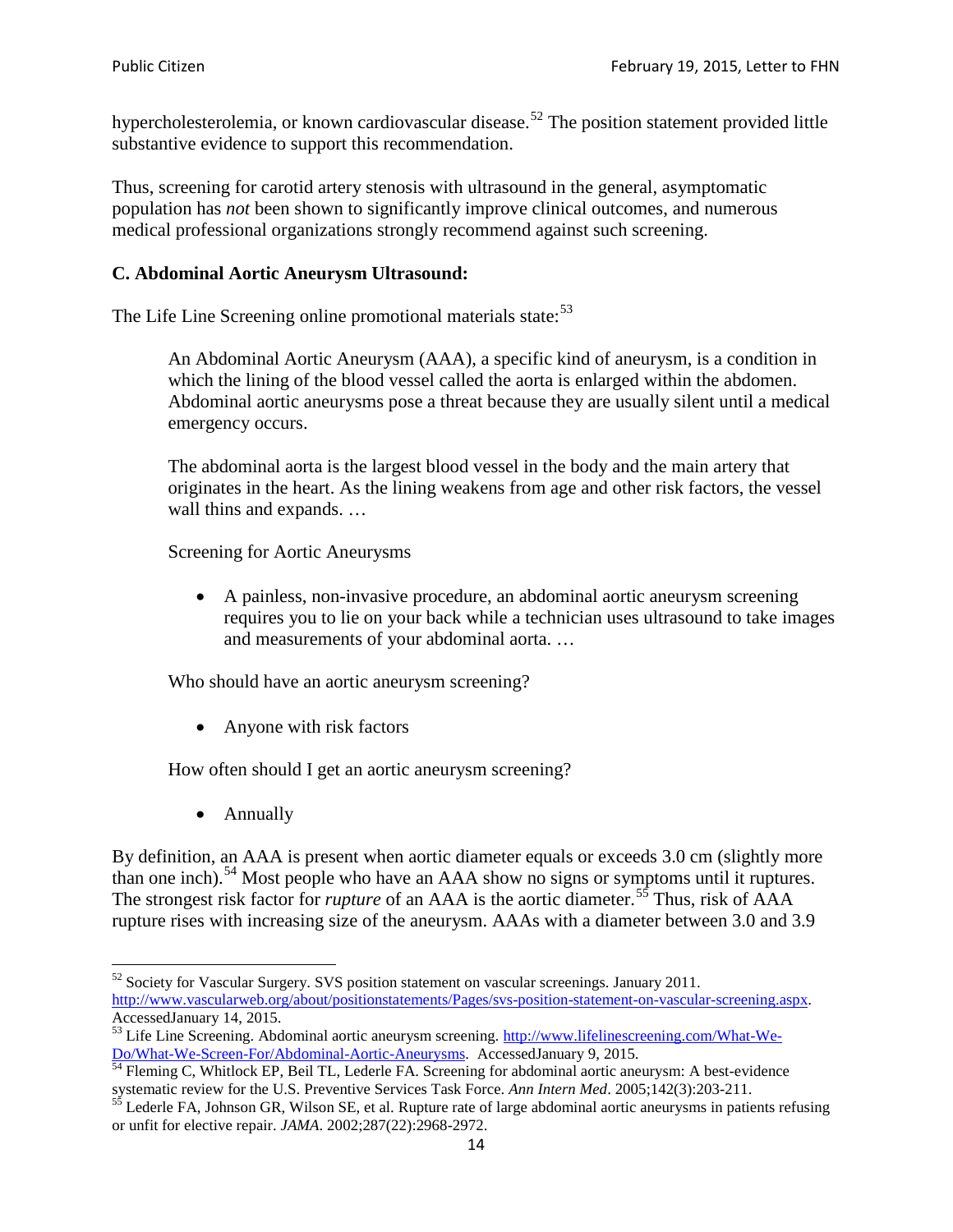cm have an essentially 0 percent annual rupture risk; those with between 4.0 and 4.9 cm have a 1 percent risk; and those between 5.0 and 5.9 cm have a 11 percent annual rupture risk.<sup>[56](#page-14-0)</sup>

In a study of an unselected general population in the U.K., the prevalence of AAA was six times greater in men than women for all age groups.<sup>[57](#page-14-1)</sup> For men not screened for  $AAA$ , almost all deaths from ruptured AAAs occurred after age 65, with more than half occurring before age 80.<sup>[58](#page-14-2)</sup> For women not screened for AAA, the majority of AAA-related deaths occurred after age 80.<sup>[59](#page-14-3)</sup>

Several major medical professional organizations affirmatively recommend one-time ultrasound screening for AAAs *only in certain high-risk individuals* given the epidemiology of AAAs described above, and we are not aware of any major medical professional organization that endorses indiscriminate ultrasound screening for AAAs in low-risk, asymptomatic individuals.

In 2005, the USPSTF issued the following evidence-based recommendations for AAA screening: $60$ 

(1) A grade B recommendation for one-time screening for AAA by ultrasonography in men age 65 to 75 who have ever smoked. In making this a grade [B recommendation,](http://www.uspreventiveservicestaskforce.org/uspstf/gradespre.htm#brec) the USPSTF offered the following rationale:

> The USPSTF found good evidence that screening for AAA and surgical repair of large AAAs ( $\geq$ 5.5 cm) in men age 65 to 75 years who have ever smoked (current and former smokers) leads to decreased AAA-specific mortality. There is good evidence that abdominal ultrasonography, performed in a setting with adequate quality assurance (that is, in an accredited facility with credentialed technologists), is an accurate screening test for AAA. There is also good evidence of important harms of screening and early treatment, including an increased number of surgeries with associated clinically significant morbidity and mortality, and short-term psychological harms. On the basis of the moderate magnitude of net benefit, the USPSTF concluded that the benefits of screening for AAA in men age 65 to 75 years who have ever smoked outweigh the harms.

(2) No recommendation for or against screening for AAA in men age 65 to 75 who have *never* smoked. In making this grade C recommendation, the USPSTF offered the following rationale:

> The USPSTF found good evidence that screening for AAA in men age 65 to 75 years who have never smoked leads to decreased AAA-specific mortality. There is, however, a lower prevalence of large AAAs in men who have never smoked

<span id="page-14-0"></span><sup>&</sup>lt;sup>56</sup> LeFevre ML on behalf of the U.S. Preventive Services Task Force. Screening for abdominal aortic aneurysm: U.S. Preventive Services Task Force recommendation statement. *Ann Intern Med*. Online June 24, 2014. doi:

<span id="page-14-1"></span><sup>10.7326/</sup>M14-1204.<br> $57$  Scott RA, Bridgewater SG, Ashton HA. Randomized clinical trial of screening for abdominal aortic aneurysm in women. *Br J Surg.* 2002;89(3):283-285.

<span id="page-14-4"></span><span id="page-14-3"></span>

<span id="page-14-2"></span><sup>&</sup>lt;sup>58</sup> *Ibid.*<br><sup>59</sup> *Ibid.* 2002;<br><sup>60</sup> U.S. Preventive Services Task Force. Screening for abdominal aortic aneurysm: Recommendation statement. *Ann Intern Med*. 2005;142(3):198-202.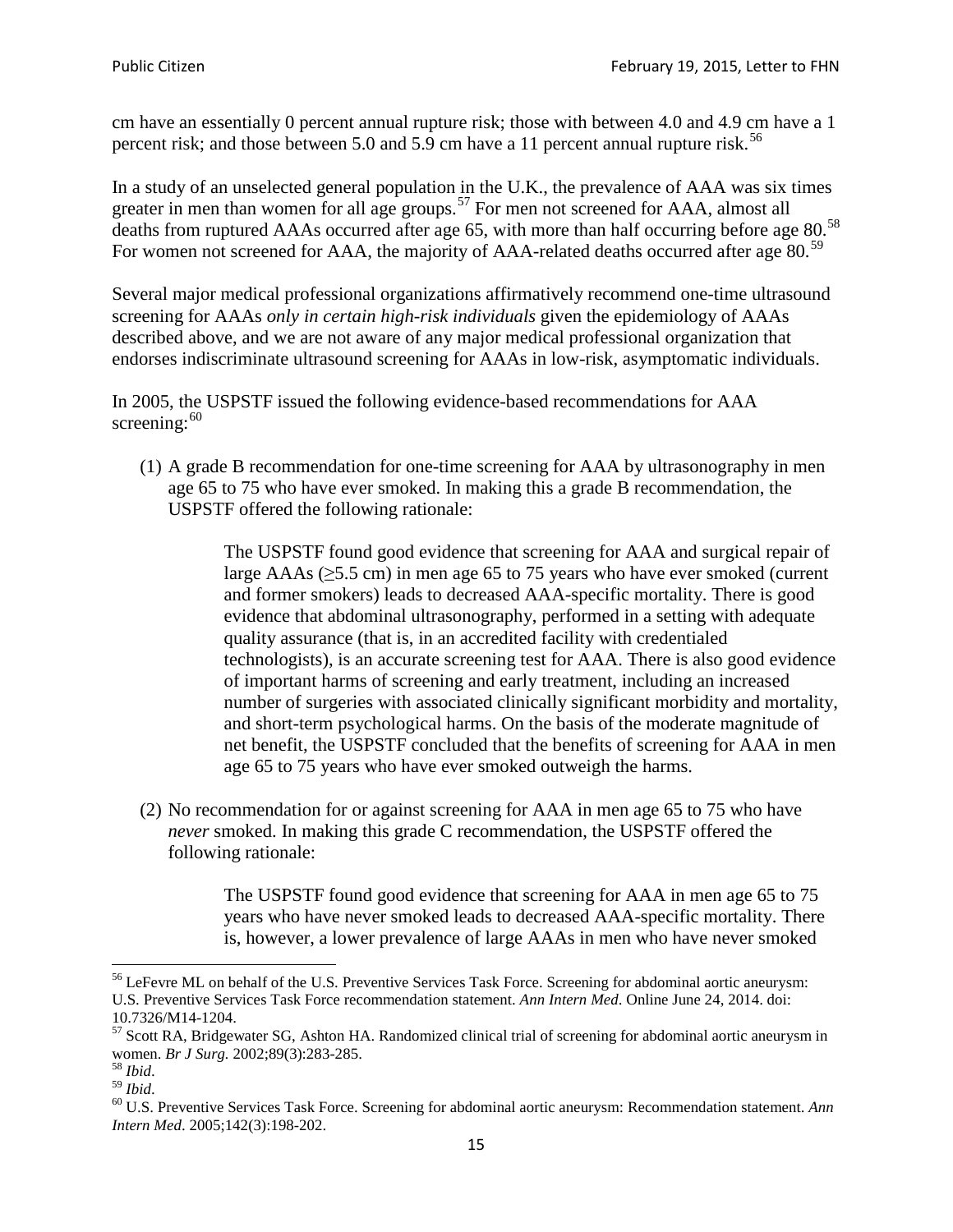compared with men who have ever smoked; thus, the potential benefit from screening men who have never smoked is small. There is good evidence that screening and early treatment lead to important harms, including an increased number of surgeries with associated clinically significant morbidity and mortality, and short-term psychological harms. The USPSTF concluded that the balance between the benefits and harms of screening for AAA is too close to make a general recommendation in this population.

(3) A grade D recommendation *against* routine screening for AAA in women. In making this a grade D recommendation, the USPSTF offered the following rationale:

> Because of the low prevalence of large AAAs in women, the number of AAArelated deaths that can be prevented by screening this population is small. There is good evidence that screening and early treatment result in important harms, including an increased number of surgeries with associated morbidity and mortality, and psychological harms. The USPSTF concluded that the harms of screening women for AAA therefore outweigh the benefits.

In June 2014, the USPSTF issued a revised recommendation statement, based on an updated review of the available evidence published between January 2004 and January 2013.<sup>[61](#page-15-0)</sup> The updated recommendations differ slightly from the 2005 recommendations and include the following: $62$ 

(1) A grade B recommendation for one-time screening for AAA with ultrasonography in men ages 65 to 75 who have ever smoked (no change from 2005). The USPSTF provided the following updated rationale for this unchanged recommendation:

> Four large, population-based, randomized, controlled trials (RCTs) show that invitation to 1-time screening for AAA is associated with reduced AAA-specific mortality in men. This benefit begins 3 years after testing and persists up to 15 years. In addition, risk reduction for AAA rupture and emergency surgery persists up to 10 to 13 years.

> In the 2 highest-quality trials, the relative reduction in AAA-specific mortality after 13 years was 42% to 66%. In the largest trial, where prevalence of AAA was approximately 5% in the screened group, screening was associated with an absolute risk reduction in death of 1.4 per 1000 men.

Abdominal aortic aneurysms are most prevalent in men who have ever smoked, occurring in approximately 6% to 7% of this population. This prevalence increases the importance of screening in these men because it maximizes the absolute benefit that could be achieved (that is, it improves the likelihood that

<span id="page-15-0"></span><sup>61</sup> Guirguis-Blake JM, Beil TL, Senger CA Whitlock EP. Ultrasonography screening for abdominal aortic aneurysms: A systematic review for the U.S. Preventive Services Task Force. *Ann Intern Med*. 2014;160(5):321- 329.

<span id="page-15-1"></span> $62$  LeFevre ML on behalf of the U.S. Preventive Services Task Force. Screening for abdominal aortic aneurysm: U.S. Preventive Services Task Force recommendation statement. *Ann Intern Med*. 2014;161(4):281-290..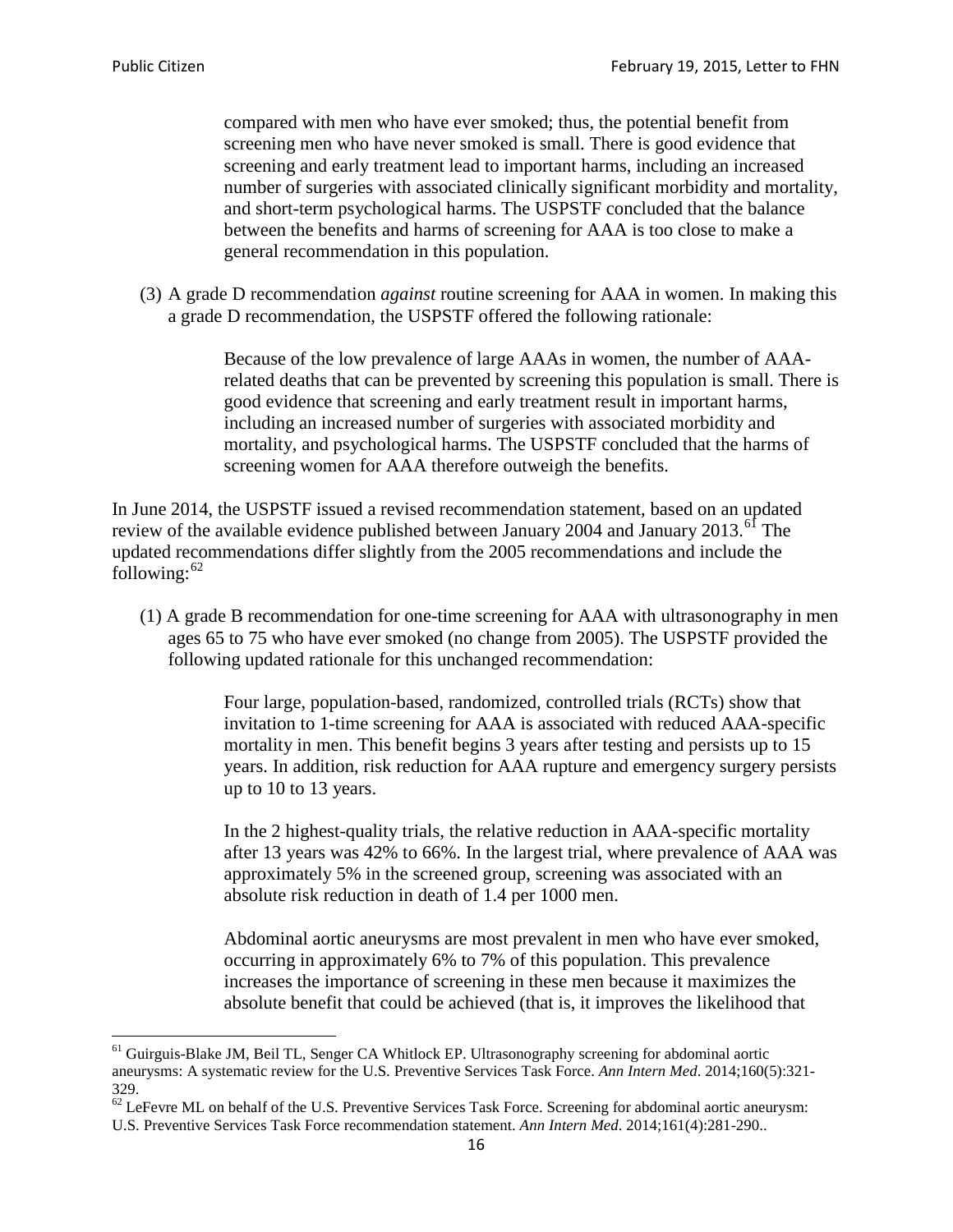men in this group will benefit from screening). Convincing evidence shows that 1-time screening with ultrasonography results in a moderate benefit in men aged 65 to 75 years who have ever smoked.

The USPSTF concluded with high certainty that screening for AAA with ultrasonography in men ages 65 to 75 who have ever smoked has a moderate net benefit.

(2) A grade C recommendation that clinicians *selectively* offer screening for AAA in men ages 65 to 75 who have never smoked rather than routinely screening all men in this group. Evidence indicates that the net benefit of screening all men ages 65 to 75 years who have never smoked is small. In determining whether this service is appropriate in individual cases, patients and clinicians should consider the balance of benefits and harms on the basis of evidence relevant to the patient's medical history, family history, other risk factors, and personal values. The USPSTF offered the following rationale for this new recommendation:

> Screening men overall reduces AAA-specific death, rupture, and emergency surgery. However, the lower prevalence of AAA in men who have never smoked (approximately 2%) substantially reduces the absolute benefit (that is, it greatly lowers the probability that men in this group will benefit from screening). Adequate evidence shows that 1-time screening for AAA with ultrasonography results in a small benefit in men aged 65 to 75 years who have never smoked.

The USPSTF also suggested the following clinical considerations with respect to this new recommendation:

Despite the demonstrated benefits of screening for AAA in men overall, the lower prevalence of AAA in male never-smokers versus male ever-smokers suggests that clinicians should consider a patient's risk factors and the potential for harm before screening for AAA rather than routinely offering screening to all male never-smokers. Important risk factors for AAA include older age and a firstdegree relative with an AAA; other risk factors include a history of other vascular aneurysms, coronary artery disease, cerebrovascular disease, atherosclerosis, hypercholesterolemia, obesity, and hypertension. Factors associated with a reduced risk for AAA include African American race, Hispanic ethnicity, and diabetes.

(3) An I statement concluding that the current evidence is insufficient to assess the balance of benefits and harms of screening for AAA in women ages 65 to 75 who have ever smoked. (An I statement means the USPSTF concludes that the current evidence is insufficient to assess the balance of benefits and harms of the service. Evidence may be lacking, of poor quality, or conflicting, and the balance of benefits and harms cannot be determined.) The USPSTF offered the following rationale for this draft statement:

> *Potential Preventable Burden.* A screening study in Sweden found that the prevalence of AAA in women aged 70 years was low (0.8%) for ever-smokers but increased to 2.0% for current smokers. A meta-analysis of individual-patient data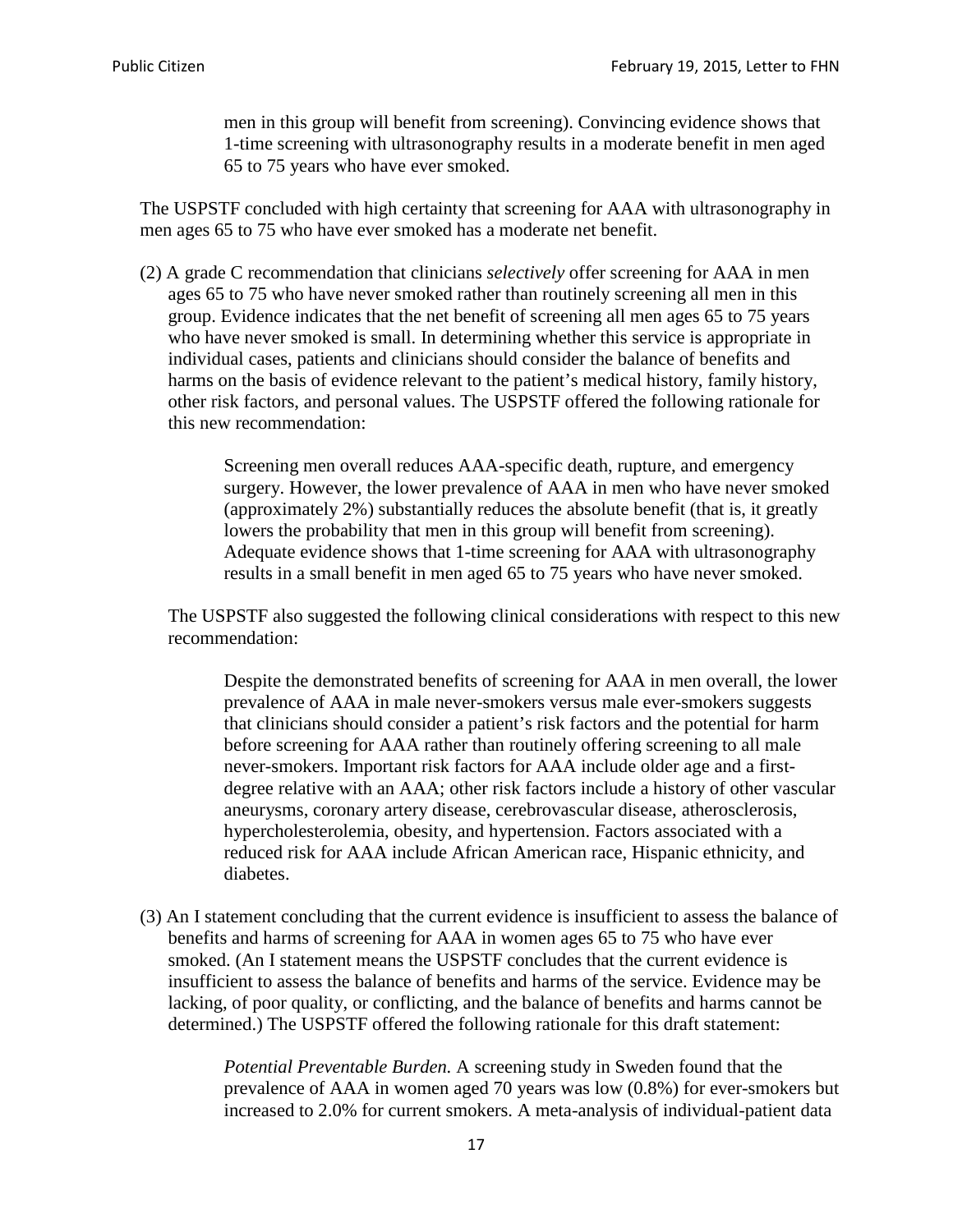found that women have a higher risk than men for AAA rupture at the same diameter (hazard ratio [HR], 3.76 [95% CI, 2.58 to 5.47]). However, AAAassociated deaths occur at an older age in women (at a time of increased competing causes of death and a declining benefit–risk ratio for operative interventions), with 70% of deaths occurring after age 80 years in women compared with fewer than 50% in men. In the only screening RCT that included women, most screen-detected AAAs in women were small (3.0 to 3.9 cm) and AAA-specific mortality was low in screened and unscreened women  $(<0.2\%)$ after 10 years.

*Potential Harms.* Four RCTs (primarily done in men) showed that screening for AAA doubled the rate of AAA-associated surgeries, largely driven by an increase in elective surgeries. Most screen-detected AAAs were below the 5.5-cm threshold for immediate repair. This finding generally results in long-term or lifelong surveillance and is probably associated with some amount of overtreatment, although the magnitude of this burden is difficult to quantify.

Most screening trials reported an associated decrease in emergency AAA repairs and a reduced 30-day mortality rate associated with emergency surgery in populations invited to screen, although mortality associated with elective surgery was not reduced. Operative mortality associated with AAAs is higher in women than in men (7% vs. 5% for open repair and 2% vs. 1% for endovascular repair, respectively).

*Costs.* In addition to the cost of ultrasonography screening (approximately \$100), the estimated potential associated cost of elective surgery to repair a screendetected AAA ranges from \$37 000 to \$43 000. Potential opportunity costs also may arise, because screening may take the place of other preventive activities that may be more beneficial to the patient.

*Current Practice.* Screening for AAA is provided as part of the "welcome-to-Medicare visit" for women who have a family history of AAA. However, the evidence is insufficient to accurately characterize current practice patterns related to screening for AAA in women.

A retrospective analysis from 2000 to 2010 used the National Inpatient Sample, a database that has a stratified 20% random sample of all nonfederal inpatient hospital admissions in the United States. This analysis found that women are more likely than men to have open surgery versus endovascular aneurysm repair (EVAR) for unruptured AAA (24% vs. 17%, respectively), potentially because of issues with access to the iliac artery (that is, smaller artery size) that may preclude endovascular management.

A retrospective review of 4026 AAA repairs in the Vascular Study Group of New England database (a voluntary registry from 30 academic and community hospitals in the 6 New England states) reported that women were more likely than men to have open surgery versus EVAR and to be older and have smaller aortic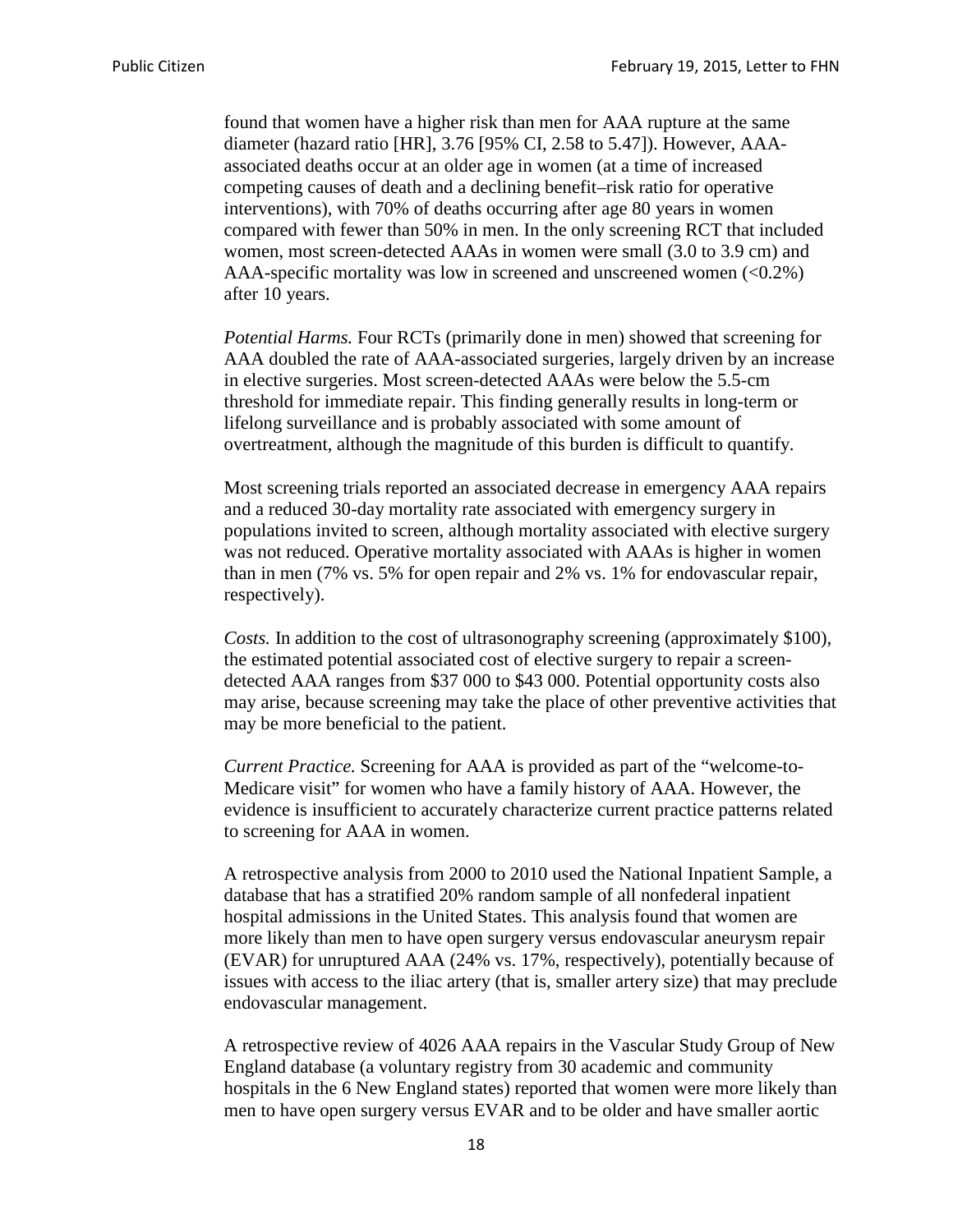diameters at the time of repair. Postoperative complications were higher in women than in men after elective EVAR or open repair, including emergency reoperations, dysrhythmias, leg ischemia or emboli, bowel ischemia, or need for discharge to another medical facility rather than home.

(4) A grade D recommendation *against* routine screening for AAA in women who have never smoked. The USPSTF offered the following rationale for this draft updated recommendation:

> The prevalence of AAA in women who have never smoked is low (0.03% to 0.60% in women aged 50 to 79 years). The evidence also shows no apparent benefit of screening for AAA in women. The USPSTF therefore concludes that adequate evidence shows that the absolute benefit of 1-time screening for AAA with ultrasonography in women who have never smoked can effectively be bounded at none or almost none.

In discussing the harms of detection and early treatment of AAAs, the USPSTF noted the following: $63$ 

In the available trials, groups invited to screening were approximately twice as likely as control groups to have any AAA surgery within 3 to 5 years, predominantly driven by an increase in elective surgeries. More than 90% of AAAs identified by screening were below the 5.5-cm threshold for immediate repair. Detecting smaller AAAs generally leads to long-term (potentially lifelong) surveillance.

A person's risk for death related to elective surgery for AAA is lower than that for death related to emergency surgery for rupture. However, the increase in the overall rates of detection and surgery in the screening groups still potentially represents a harm. A proportion of AAAs will never rupture because they do not advance or because a person dies of a competing cause.

The exact extent of overdiagnosis and overtreatment is difficult to estimate. One study from Massachusetts General Hospital reviewed 24 000 consecutive autopsies between 1952 and 1975 and found that 75% of the 473 patients who died with an undetected or unoperated AAA had a cause of death not related to the AAA (41% were >5.1 cm in diameter). Given that even elective treatment is associated with some risk for perioperative mortality, overtreatment is an important issue to consider when deciding whether to screen for this condition...

Convincing evidence shows that the harms associated with 1-time screening for AAA with ultrasonography are at least small in all populations and potentially higher in women because of their higher risk for operative mortality.

In 2011, the Society for Vascular Surgery issued a position statement on vascular screening recommending a one-time ultrasound screening for AAA for all men age 65 or older and

<span id="page-18-0"></span><sup>63</sup> *Ibid*.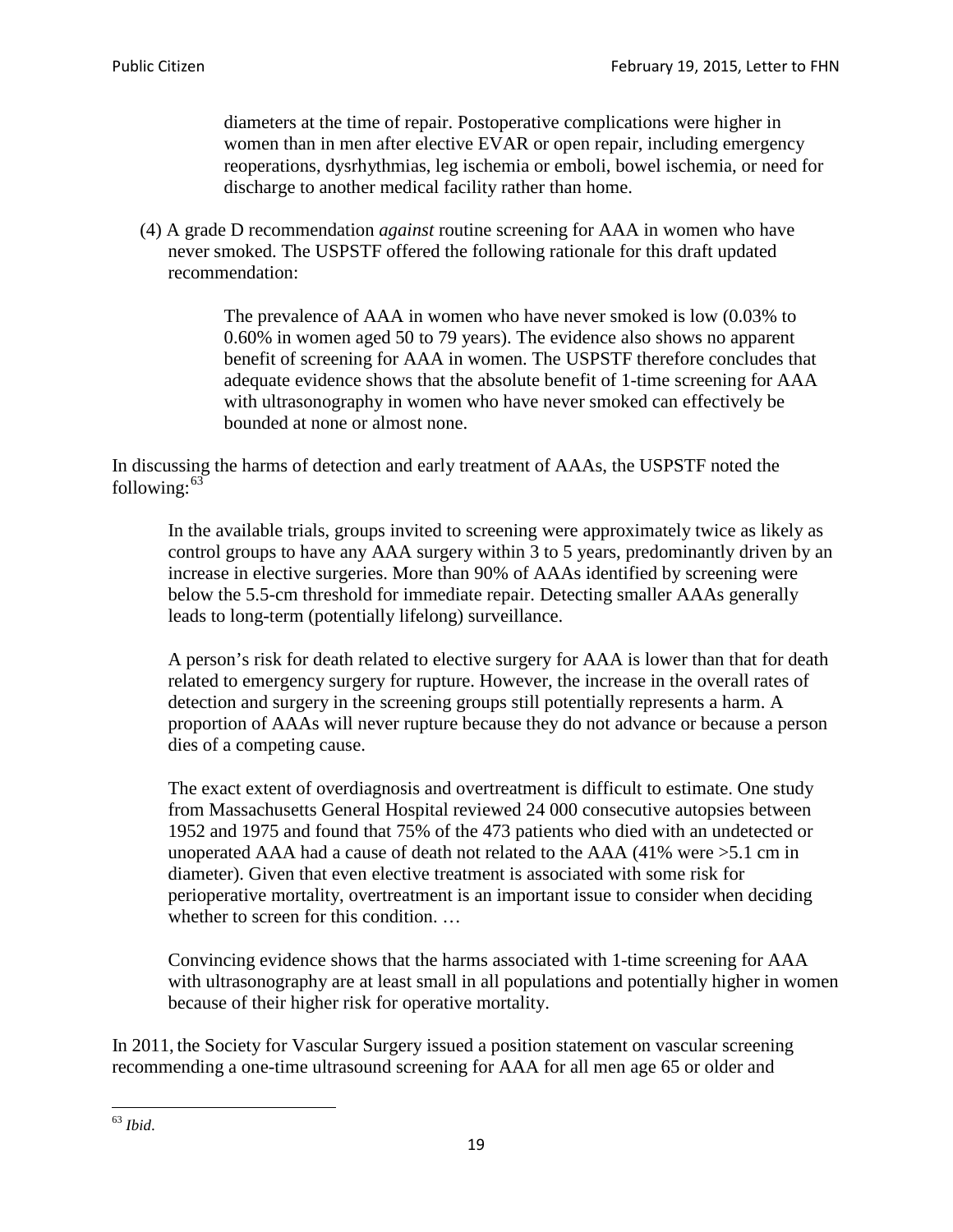screening men as early as age 55 who have a family history of AAA.<sup>[64](#page-19-0)</sup> The society also recommended one-time ultrasound screening for AAA for all women age 65 or older who have a family history of AAA or have smoked.

In 2012, the ACCF, American College of Radiology, American Institute of Ultrasound in Medicine, American Society of Echocardiography, American Society of Nephrology, Intersocietal Commission for the Accreditation of Vascular Laboratories, Society for Cardiovascular Angiography and Interventions, Society of Cardiovascular Computed Tomography, Society for Interventional Radiology, Society for Vascular Medicine, and Society for Vascular Surgery jointly issued evidence-based appropriate use criteria for noninvasive vascular testing (ultrasound and physiological testing) for a variety of possible indications.<sup>[65](#page-19-1)</sup> For each indication, these organizations classified the use of noninvasive vascular testing into one of the following three categories:

- **Appropriate:** The test is one in which the expected incremental information, combined with clinical judgment, exceeds the expected negative consequences — including the risks of the procedure itself and the downstream impact of poor test performance such as delay in diagnosis (false-negatives) or inappropriate diagnosis (false-positives) — by a sufficiently wide margin for the specific indication that the procedure is generally considered acceptable care and a reasonable approach for the indication.
- **Uncertain:** The test *may* be generally acceptable and *may* be a reasonable approach for the specific indication; uncertainty also implies that more research and/or patient information is needed to classify the indication definitively.
- **Inappropriate:** The test *is not* generally acceptable and *is not* a reasonable approach for the specific indication.

These organizations classify screening for AAA as *inappropriate* for anyone under age 65 with no history of smoking, except as noted below. They also classify such screening as *uncertain* for anyone 65 or older with no history of smoking.

These organizations did classify screening for AAA as *appropriate* for the following subgroups:

- Adults older than age 60 with a first-degree relative with an AAA.
- Adults age 65 or older who are current or former smokers.

In summary, the USPSTF and many other major medical professional organizations recommended against routine screening for AAA, or designate such screening as inappropriate for those individuals who are not at high risk for developing AAA. Screening for AAA in the

<span id="page-19-0"></span><sup>64</sup> Society for Vascular Surgery. SVS Position Statement on Vascular Screenings. January 2011. [http://www.vascularweb.org/about/positionstatements/Pages/svs-position-statement-on-vascular-screening.aspx.](http://www.vascularweb.org/about/positionstatements/Pages/svs-position-statement-on-vascular-screening.aspx) 

<span id="page-19-1"></span>Accessed August 21, 2014.<br><sup>65</sup> Mohler ER, Gornik HL, Gerhard-Herman M, et al. ACCF/ACR/AIUM/ASE/ASN/ICAVL/SCAI/SCCT/SIR/ SVM/SVS 2012 appropriate use criteria for peripheral vascular ultrasound and physiological testing part I: Arterial ultrasound and physiological testing*. J Am Coll Cardiol*. 2012;60(3):242-276.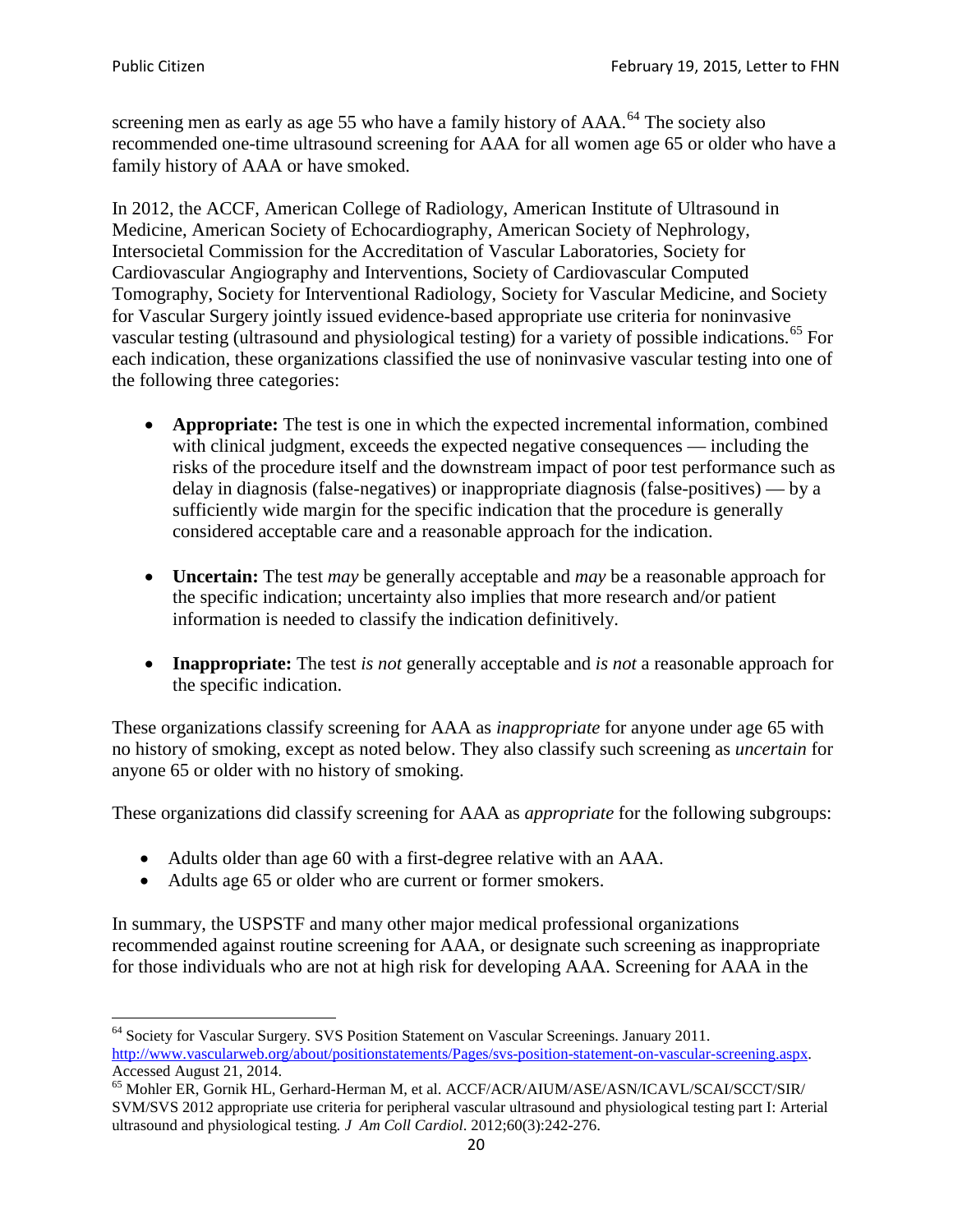general, asymptomatic population has *not* been shown to significantly improve clinical outcome and is likely to do more harm than good.

## **D. Peripheral Arterial Disease Test:**

The Life Line Screening online promotional materials state:<sup>[66](#page-20-0)</sup>

Peripheral Arterial Disease (PAD), more commonly known as hardening of the arteries, affects about eight million Americans. It is a condition in which the large and mediumsized arteries supplying blood to the legs become narrow or clogged, constricting the flow of blood. PAD is caused by atherosclerosis, a gradual process in which cholesterol and scar tissue build up, forming a substance called plaque that clogs the artery. PAD not only causes pain and disability, it also is associated with a much higher risk of heart disease. …

Peripheral Arterial Disease Screening

o A quick, easy and non-invasive procedure, PAD screening is done by using the ankle-brachial index (ABI). After removing your socks and shoes, you will have pressure cuffs placed around your upper arms and ankles. A small ultrasound device will then measure the systolic blood pressure in your limbs. …

Who should have a peripheral arterial disease screening?

• Anyone with risk factors

How often should I get a peripheral arterial disease screening?

• Annually

In 2012, the ACCF, American College of Radiology, American Institute of Ultrasound in Medicine, American Society of Echocardiography, American Society of Nephrology, Intersocietal Commission for the Accreditation of Vascular Laboratories, Society for Cardiovascular Angiography and Interventions, Society of Cardiovascular Computed Tomography, Society for Interventional Radiology, Society for Vascular Medicine, and Society for Vascular Surgery jointly issued evidence-based appropriate use criteria for noninvasive vascular testing (ultrasound and physiological testing) for a variety of possible indications. These appropriate use criteria identify the following as the only appropriate indications for lower extremity artery testing with ABI: patients with diminished pulses, femoral bruit, age greater than 50 with diabetes or smoking, or age greater than 70, which is consistent with ACC/AHA PAD guidelines. The evaluation with ABI for those younger than 50 and those with diabetes was classified as uncertain.<sup>[67](#page-20-1)</sup>

<span id="page-20-0"></span><sup>&</sup>lt;sup>66</sup> Life Line Screening. Peripheral arterial disease screening. [http://www.lifelinescreening.com/What-We-Do/What-](http://www.lifelinescreening.com/What-We-Do/What-We-Screen-For/Peripheral-Arterial-Disease)[We-Screen-For/Peripheral-Arterial-Disease.](http://www.lifelinescreening.com/What-We-Do/What-We-Screen-For/Peripheral-Arterial-Disease) Accessed January 9, 2015.<br><sup>67</sup> Mohler ER, Gornik HL, Gerhard-Herman M, et al. ACCF/ACR/AIUM/ASE/ASN/ICAVL/SCAI/SCCT/SIR/

<span id="page-20-1"></span>SVM/SVS 2012 appropriate use criteria for peripheral vascular ultrasound and physiological testing part I: Arterial ultrasound and physiological testing. *J Am Coll Cardiol*. 2012;60(3):242-276.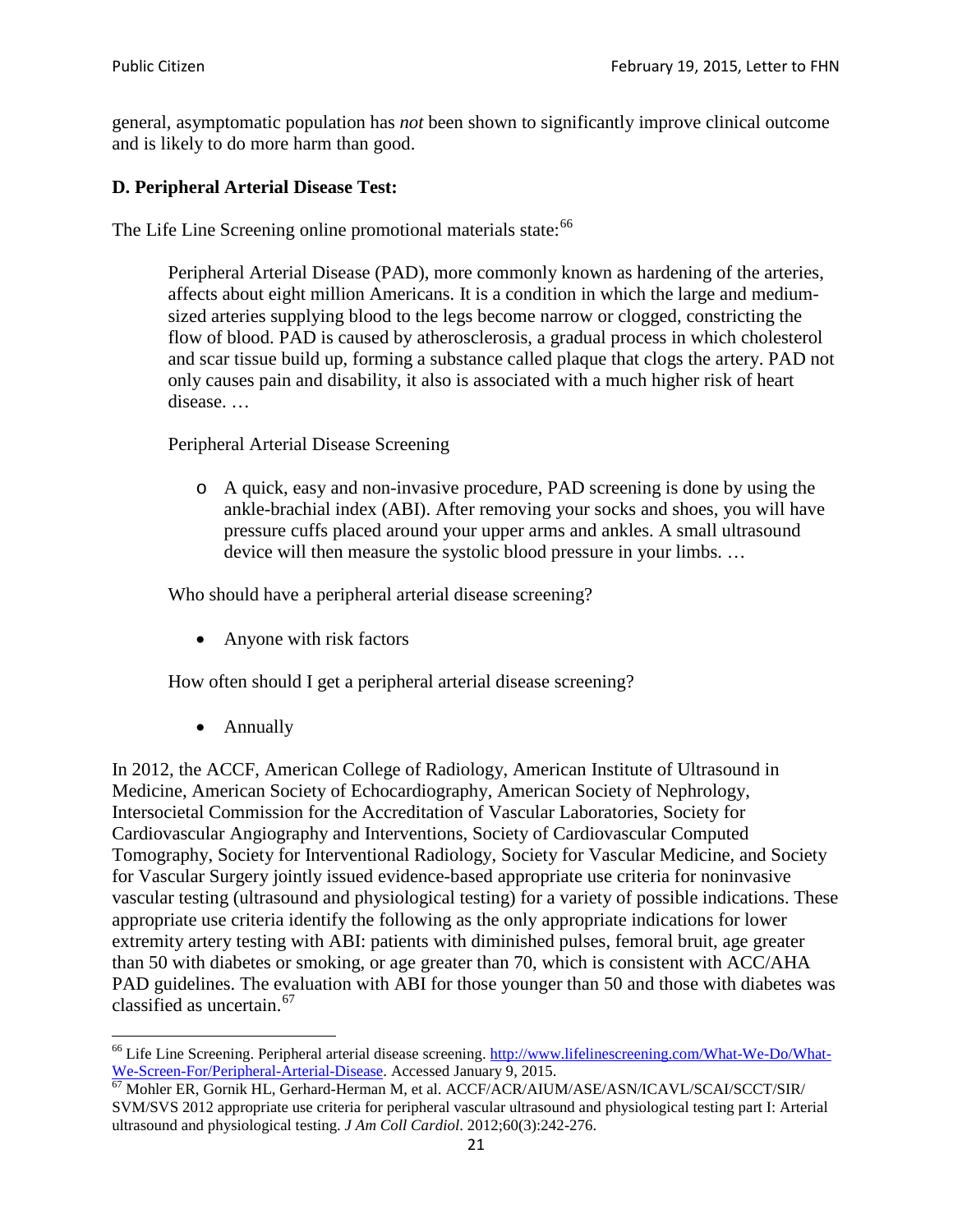In 2013, the USPSTF, based on a systematic review of the scientific literature,<sup>[68](#page-21-0)</sup> issued a grade I statement on ABI testing, concluding that the current evidence is *insufficient* to assess the balance of benefits and harms of screening for peripheral artery disease and cardiovascular disease risk assessment with ABI in adults.<sup>[69](#page-21-1)</sup> In making this statement, the USPSTF noted the following regarding its assessment of the possible benefits and harms of ABI screening:

#### **Benefits of Detection and Early Treatment**

The USPSTF found no evidence that screening for and treatment of PAD in asymptomatic patients leads to clinically important benefits. It also reviewed the potential benefits of adding the ABI to the Framingham Risk Score (FRS) and found evidence that this results in some patient risk reclassification; however, how often the reclassification is appropriate or whether it results in improved clinical outcomes is not known.

Determining the overall benefit of ABI testing requires not only evidence on appropriate risk reclassification but also evidence that this reclassification leads to treatments shown to improve clinical outcomes. One randomized trial found that aspirin did not reduce [cardiovascular disease] events in patients with a low ABI. No studies assessed the effect of lipid-lowering therapy or other cardiovascular risk reduction interventions in patients with asymptomatic PAD and no known diagnosis of [cardiovascular disease] or diabetes. The USPSTF found inadequate evidence that early treatment of screen-detected PAD leads to improvement in clinical outcomes.

#### **Harms of Detection and Early Treatment**

The USPSTF found no studies addressing the magnitude of harms of screening for PAD with the ABI; however, the direct harms to the patient of screening itself, beyond the time needed for the test, are probably minimal. Other harms resulting from testing may include false-positive results, exposure to gadolinium or contrast dye if magnetic resonance angiography (MRA) or computed tomography angiography (CTA) is used to confirm diagnosis, anxiety, labeling, and opportunity costs.

The USPSTF found inadequate evidence on the harms of early treatment of screendetected PAD. One study showed that low-dose aspirin treatment in asymptomatic patients with a low ABI may increase bleeding. Additional harms associated with treatment include use of unnecessary medications (or higher doses) and their resulting adverse effects and discontinuation of medications known to be effective in patients with established coronary artery disease (CAD) if the patient is reclassified to a lower risk category on the basis of a normal ABI.

We are not aware of any major medical professional organization that endorses such screening for peripheral vascular disease with ABI in the general asymptomatic population.

Moreover, treatment benefits for asymptomatic individuals with screen-detected PAD are not well established, and there appear to be no studies that directly assess the impact of screening

<span id="page-21-0"></span><sup>&</sup>lt;sup>68</sup> Lin JS, Olson CM, Johnson ES, Whitlock EP. The ankle-brachial index for peripheral artery disease screening and cardiovascular disease prediction among asymptomatic adults: A systematic evidence review for the U.S. Preventive Services Task Force. *Ann Intern Med.* 2013;159(5):333-341.<br><sup>69</sup> Moyer VA, U.S. Preventive Services Task Force. Screening for peripheral artery disease and cardiovascular

<span id="page-21-1"></span>disease risk assessment with the ankle–brachial index in adults: U.S. Preventive Service Task Force recommendation statement. *Ann Intern Med.* 2013;159(5):342-348.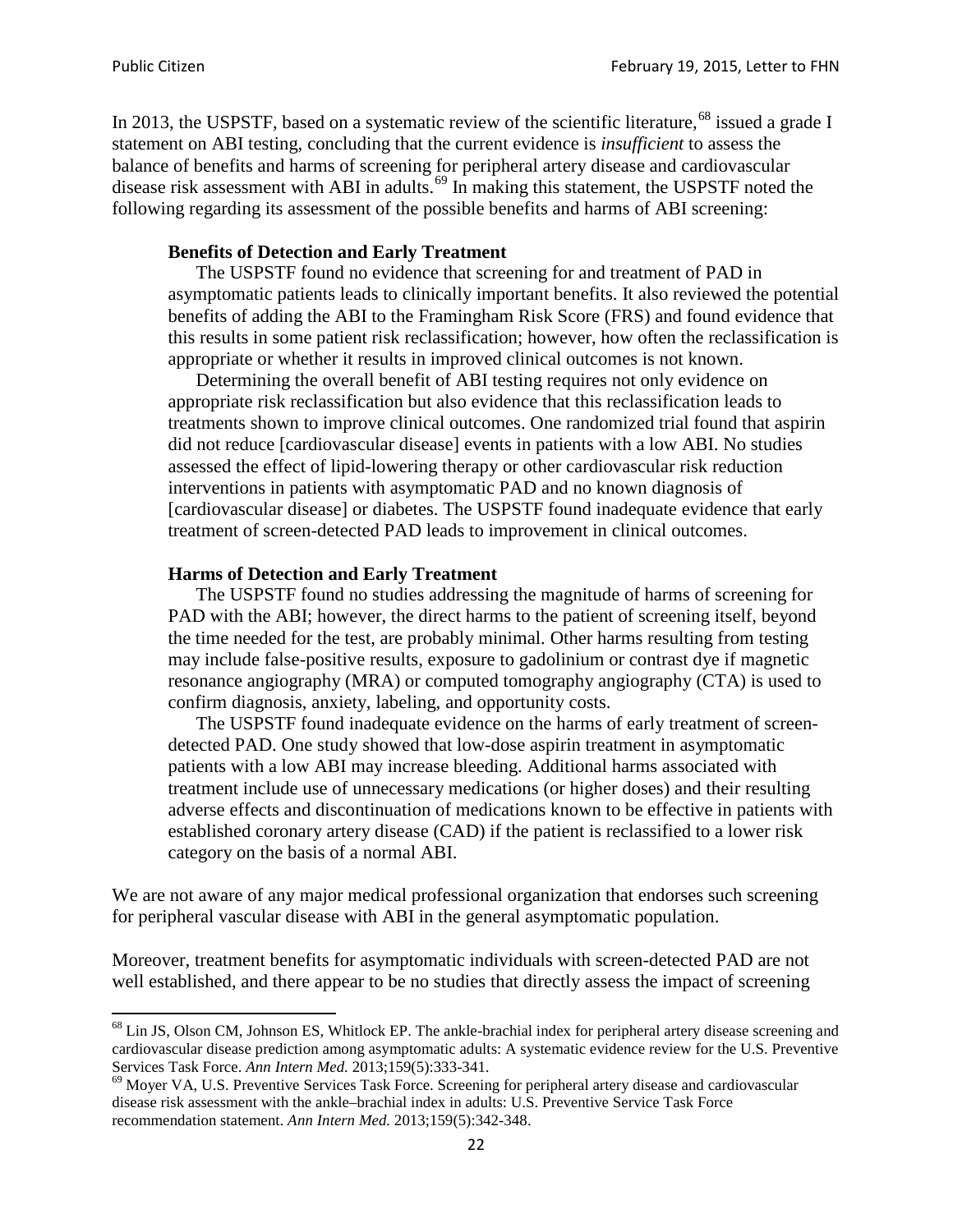unselected adults (or generally asymptomatic adults) with ABI on cardiovascular disease or PAD health outcomes.<sup>[70](#page-22-0)</sup>

#### **E. Osteoporosis Screening/Bone Density Test**

The Life Line Screening online promotional materials state: $71$ 

Osteoporosis is a disease in which bone becomes extremely fragile. Bone is a complex living tissue that can be weakened by poor diet and lack of exercise.

As we age, bones begin to break down faster than new bone can be formed. Osteoporosis removes minerals from bones until they become so weak and brittle that they fracture very easily. Actions such as bending to pick up a newspaper, lifting a vacuum, or even coughing can cause a fracture. Some fractures, such as hip fractures, may require hospitalization or major surgery, and may result in disability or even death.

Screening for Osteoporosis

• An easy and painless procedure, an osteoporosis screening requires you to place your foot in an ultrasound device called a bone densitometer. This device then measures the bone mineral density [BMD] of your heel. The heel is measured because its bone is similar to that found in the hip, where fractures most often occur. …

Who should have an Osteoporosis screening?

• Anyone who has the risk factors associated with the disease ...

How often should I get an Osteoporosis screening?

• Annually

Several major medical professional organizations affirmatively recommend screening for osteoporosis in *certain high-risk individuals*, but we are not aware of any major medical professional organization that endorses such screening *annually* for any group of individuals.

In 2008, the American College of Physicians issued the following evidence-based recommendation for osteoporosis screening in men: $^{72}$  $^{72}$  $^{72}$ 

(1) Clinicians should periodically perform individualized assessment of risk factors for osteoporosis in older men (Grade: strong recommendation; moderate-quality evidence).

<span id="page-22-0"></span><sup>70</sup> [Lin JS,](http://www.ncbi.nlm.nih.gov/pubmed?term=Lin%20JS%5BAuthor%5D&cauthor=true&cauthor_uid=24156115) [Olson CM,](http://www.ncbi.nlm.nih.gov/pubmed?term=Olson%20CM%5BAuthor%5D&cauthor=true&cauthor_uid=24156115) [Johnson ES,](http://www.ncbi.nlm.nih.gov/pubmed?term=Johnson%20ES%5BAuthor%5D&cauthor=true&cauthor_uid=24156115) et al. *The Ankle Brachial Index for Peripheral Artery Disease Screening and Cardiovascular Disease Prediction in Asymptomatic Adults: A Systematic Evidence Review for the U.S. Preventive Services Task Force*. Rockville, MD: Agency for Healthcare Research and Quality; 2013.<br>http://www.ncbi.nlm.nih.gov/books/NBK164524. Accessed December 29, 2014.

<span id="page-22-1"></span> $\frac{1}{71}$  Life Line Screening. Osteoporosis screening/bone density test. [http://www.lifelinescreening.com/What-We-](http://www.lifelinescreening.com/What-We-Do/What-We-Screen-For/Osteoporosis) $\frac{Do/What-We-Screen-For/Osteoporosis}{72}$  Qaseem A, Snow V, Shekelle P, et al. Screening for osteoporosis in men: A clinical practice guideline from the

<span id="page-22-2"></span>American College of Physicians. *Ann Intern Med*. 2008;148(9):680-4.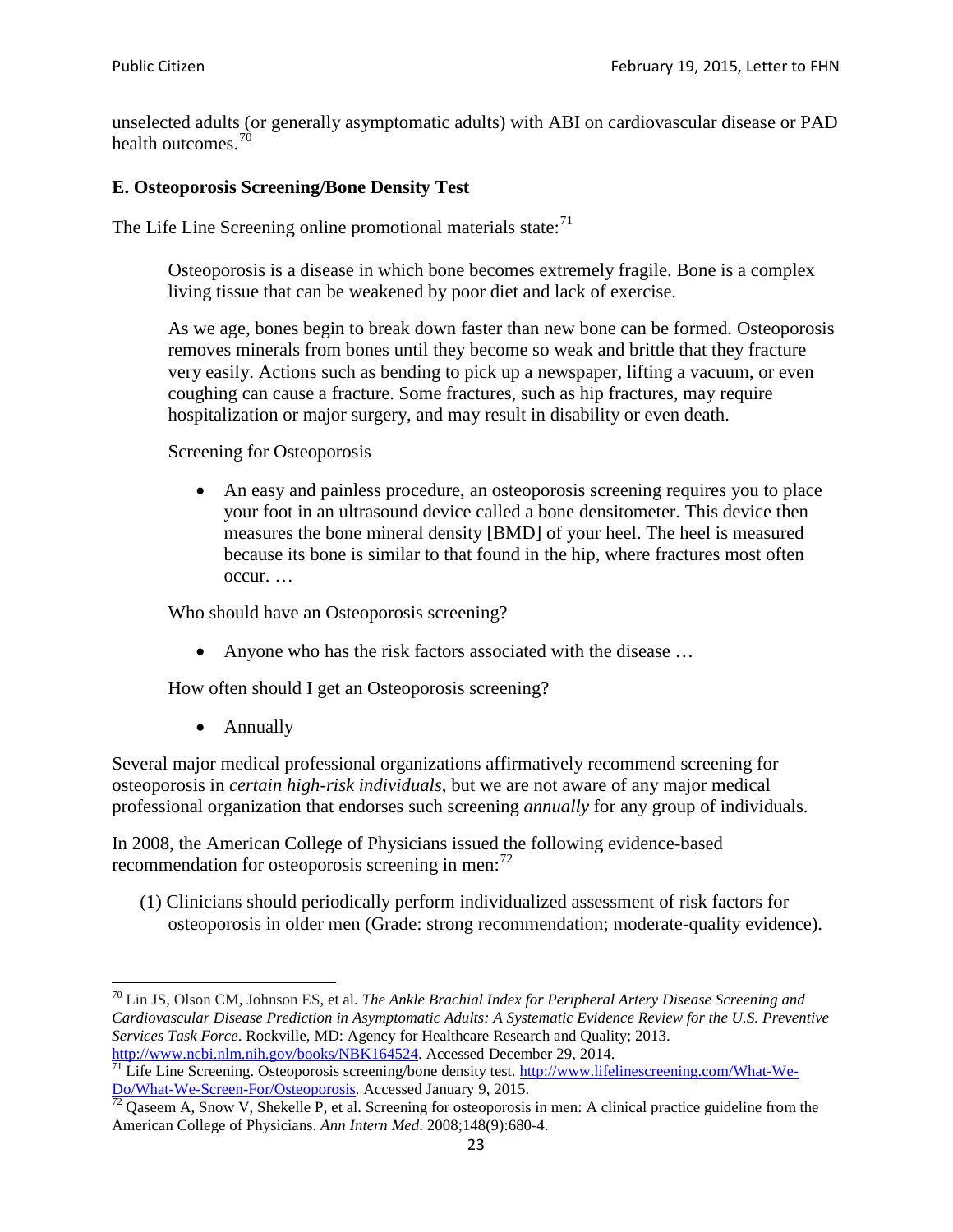A careful assessment of risk for osteoporosis in men is important. The appropriate age to start risk assessment is uncertain. However, by age 65 years, at least 6% of men have DXA [dual-energy X-ray absorptiometry]-determined osteoporosis, therefore, assessment of risk factors before this age is reasonable. Factors that increase the risk for osteoporosis in men include age (>70 years), low body weight (body mass index <20 to 25 kg/m2), weight loss (>10% [compared with the usual young or adult weight or weight loss in recent years]), physical inactivity (participates in no physical activities on a regular basis [walking, climbing stairs, carrying weights, housework, or gardening]), corticosteroid use, androgen deprivation therapy, and previous fragility fracture. Risk assessments should be updated periodically for men who choose not to be screened.

(2) Clinicians should obtain DXA for men who are at increased risk for osteoporosis and are candidates for drug therapy (Grade: strong recommendation; moderate-quality evidence).

Bone density measurement with DXA is the accepted reference standard for diagnosing osteoporosis in men. Men who are at increased risk for osteoporosis are candidates for DXA. Little evidence about alternatives to DXA exists. The 2 most studied methods are quantitative ultrasonography (usually of the calcaneus) and the OST [Osteoporosis Self-Assessment Tool]. Available evidence indicates that neither alternative is sufficiently sensitive or specific at predicting DXA-determined bone mass to be recommended as a substitute for DXA. Although 1 study has demonstrated a strong relationship between calcaneal ultrasonography and subsequent fracture, until treatment trials establish the effectiveness of therapy for osteoporosis diagnosed by ultrasonography rather than DXA, the role of ultrasonography in initiating therapy remains uncertain. No studies have evaluated the optimal intervals for repeated screening by using BMD measurement with DXA.

The evidence review showed that calcaneal ultrasonography predicts DXA-determined osteoporosis only modestly well. However, more important, it was a strong predictor of fracture in men. This may be because ultrasonography identifies other bone properties, such as bone quality, which may not be identified on DXA. Because treatment trials have not measured the effectiveness of therapy for osteoporosis diagnosed by ultrasonography rather than DXA, the role of ultrasonography in diagnosis remains uncertain.

In 2011, the USPSTF issued the following updated evidence-based recommendations for osteoporosis screening:<sup>[73](#page-23-0)</sup>

(1) A grade B recommendation for screening for osteoporosis in women aged 65 years or older and in younger women whose fracture risk is equal to or greater than that of a 65 year-old white woman who has no additional risk factors. In making this a grade B recommendation, the USPSTF offered the following rationale:

> No controlled studies have evaluated the effect of screening for osteoporosis on fracture rates or fracture-related morbidity or mortality.

<span id="page-23-0"></span><sup>&</sup>lt;sup>73</sup> U.S. Preventive Services Task Force. Screening for osteoporosis: U.S. Preventive Services Task Force recommendation statement. *Ann Intern Med*. 2011;154(5):356-364.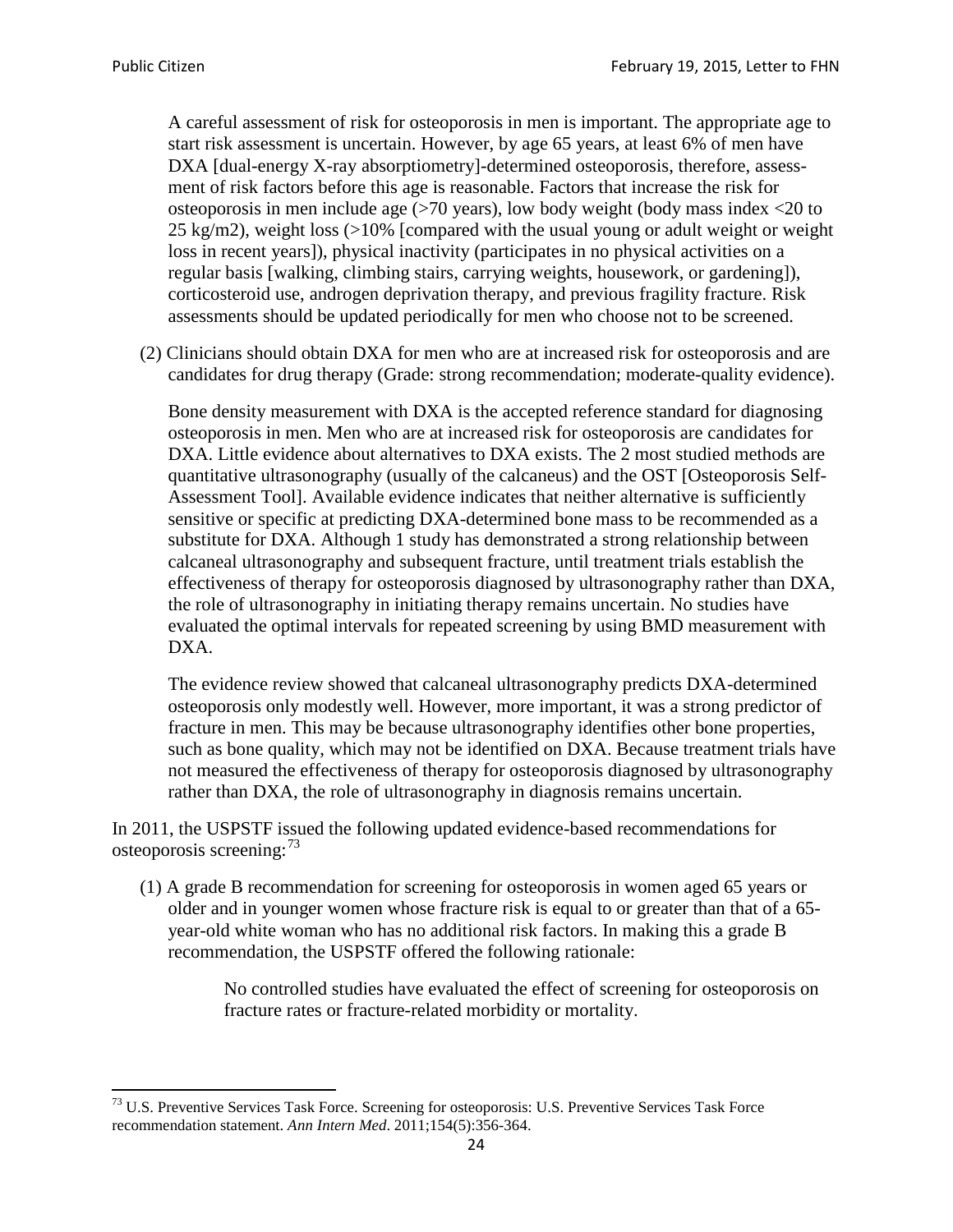In postmenopausal women who have no previous osteoporotic fractures, the USPSTF found convincing evidence that drug therapies reduce the risk for fractures. In women aged 65 years or older and in younger women whose fracture risk is equal to or greater than that of a 65-year-old white woman who has no additional risk factors, the USPSTF judged that the benefit of treating screeningdetected osteoporosis is at least moderate.

(2) An I statement concluding that the current evidence is insufficient to assess the balance of benefits and harms of screening for osteoporosis in men.

> Because of the lack of relevant studies, the USPSTF found inadequate evidence that drug therapies reduce the risk for fractures in men who have no previous osteoporotic fractures. The USPSTF identified the absence of randomized trials of primary fracture prevention in men who have osteoporosis as a critical gap in the evidence.

The USPSTF concludes that for men, evidence of the benefits of screening for osteoporosis is lacking and the balance of benefits and harms cannot be determined.

In discussing how often women should be screened for osteoporosis, the USPSTF noted the following: $74$ 

The potential value of rescreening women whose initial screening test did not detect osteoporosis is to improve fracture risk prediction. Evidence is lacking about optimal intervals for repeated screening and whether repeated screening is necessary in a woman with normal BMD. Because of limitations in the precision of testing, a minimum of 2 years may be needed to reliably measure a change in BMD; however, longer intervals may be necessary to improve fracture risk prediction. A prospective study of 4124 women aged 65 years or older found that neither repeated BMD measurement nor the change in BMD after 8 years was more predictive of subsequent fracture risk than the original measurement.

In 2012, the American College of Obstetricians and Gynecologists (ACOG) issued the following updated evidence-based recommendations on screening women for osteoporosis:<sup>[75](#page-24-1)</sup>

Bone density screening for women should begin at age 65 years. DXA absorptiometry screening can be used selectively for women younger than 65 years if they are postmenopausal and have other significant risk factors for osteoporosis or fracture.

Regarding how often women should be screened for osteoporosis, the ACOG recommended the following: $^{76}$  $^{76}$  $^{76}$ 

(1) In the absence of new risk factors, DXA screening should not be performed more frequently than every 2 years.

<span id="page-24-2"></span><span id="page-24-1"></span><span id="page-24-0"></span><sup>74</sup> *Ibid.* <sup>75</sup> American College of Obstetricians and Gynecologists. Osteoporosis. September 17, 2012. [http://www.guideline.gov/content.aspx?id=38413#Section420.](http://www.guideline.gov/content.aspx?id=38413#Section420) Accessed January 7, 2015.<br><sup>76</sup> *Ibid.*